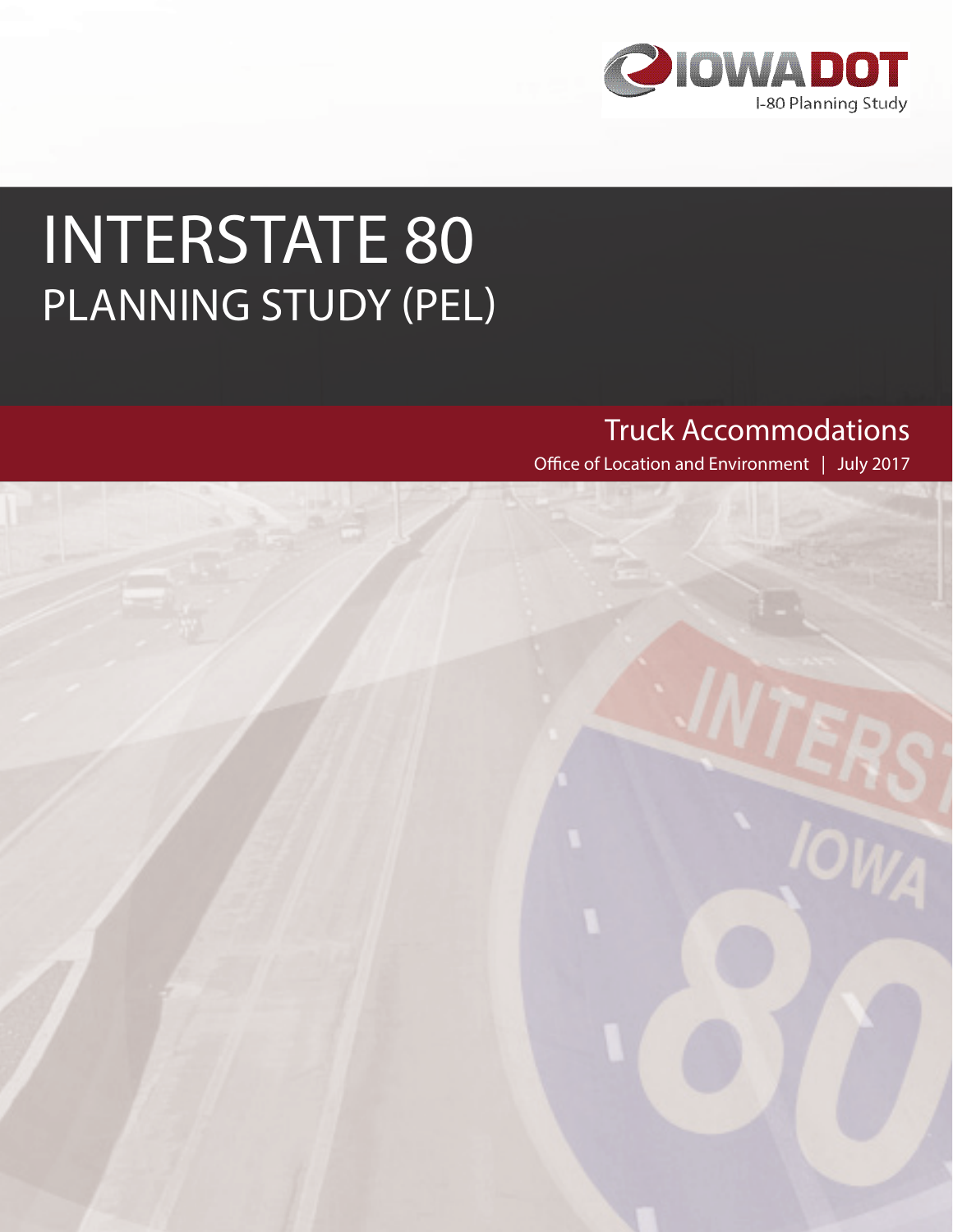## **Table of Contents**

| 2.             |  |
|----------------|--|
| 3.             |  |
| $\mathbf{A}$   |  |
| 5 <sub>1</sub> |  |
| 6.             |  |
| 7 <sub>1</sub> |  |
| 8.             |  |
| 9.             |  |
| 10.            |  |
| 11.            |  |
| 12.            |  |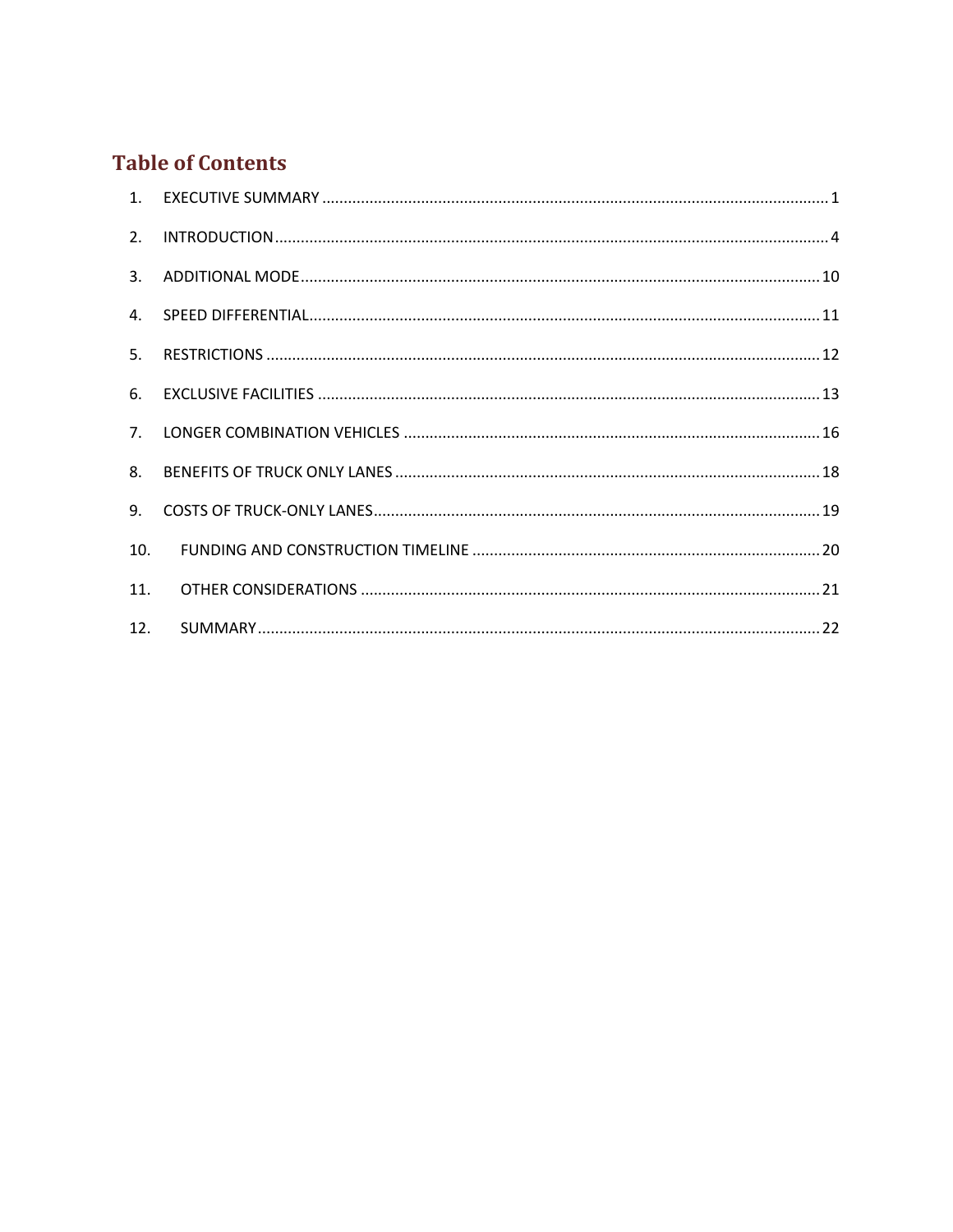

### **List of Tables**

## **List of Figures**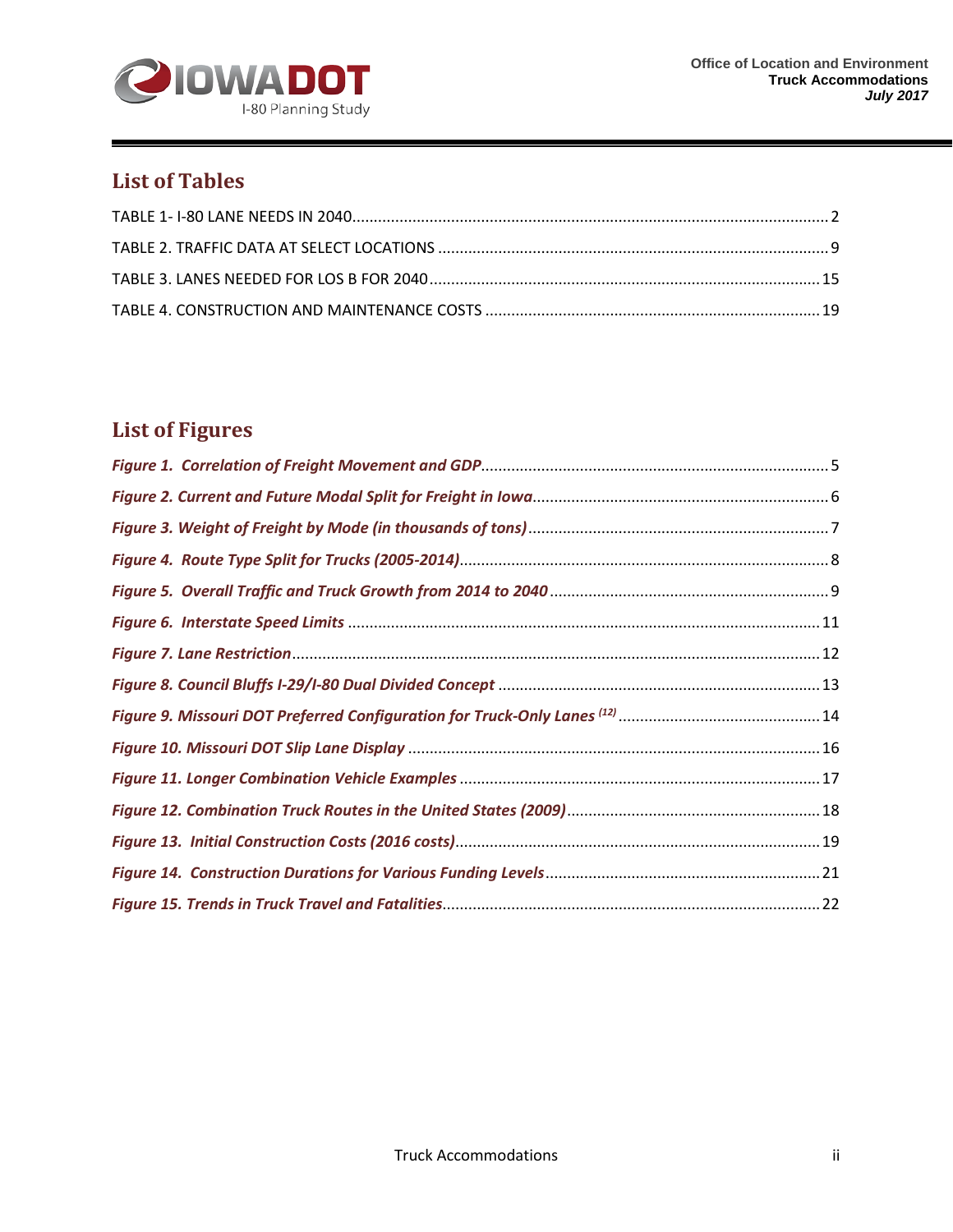

#### <span id="page-3-0"></span>**1. EXECUTIVE SUMMARY**

The Iowa DOT is conducting a long-range planning study of the rural portions of I-80 in Iowa. This study is being conducted using the federally adopted Planning and Environmental Linkage (PEL) Study process. As such, the study's findings can be referenced by subsequent environmental and engineering studies for the implementation of the recommended improvements. The goal of the PEL Study is to identify the best long-term vision for improving the rural portions of the I-80 Corridor, extending from Council Bluffs to the Quad Cities. This will enable near-term improvements to be planned, designed and constructed in accordance with the long-term plan, as funding allows.

The Iowa DOT is evaluating a number of alternative improvement strategies in the PEL Study, including the rehabilitation, reconstruction and possible widening of the existing I-80 infrastructure. As an Interstate, I-80 currently serves regional and local freight and auto travel, including a relatively high percentage of cross-country trucks. Given its role as part of the Interstate and the high number of trucks, the PEL Study is also evaluating the possible viability of a truck-only facility along I-80 in Iowa. The purpose of this technical memorandum is to assess the feasibility of a truck-only facility in lieu of general roadway widening and to identify what provisions should be considered in the overall improvement plan to facilitate truck operations in the future.

Improvements to the I-80 Corridor across Iowa are being evaluated to meet the Corridor's future and long-term mobility and safety needs. Truck operations can significantly affect the overall capacity and safety of the roadway. Providing exclusive lanes for trucks would separate autos and trucks within the overall traffic flow and could improve the overall system's performance. However, constructing separate lanes for trucks would considerably increase the overall costs of the improvement plan, as compared to general lane widening. As overall affordability is an important and essential consideration, pursuant to the PEL decision making process, improvement strategies that cannot be reasonably implemented with existing and foreseeable funding sources can be eliminated from further consideration. Therefore, the intent of this technical memorandum is to:

- Define and estimate the overall construction costs for the Truck-Only Lane Strategy.
- Assess the ability of Iowa DOT to construct the Truck-Only Lane Strategy with current funding.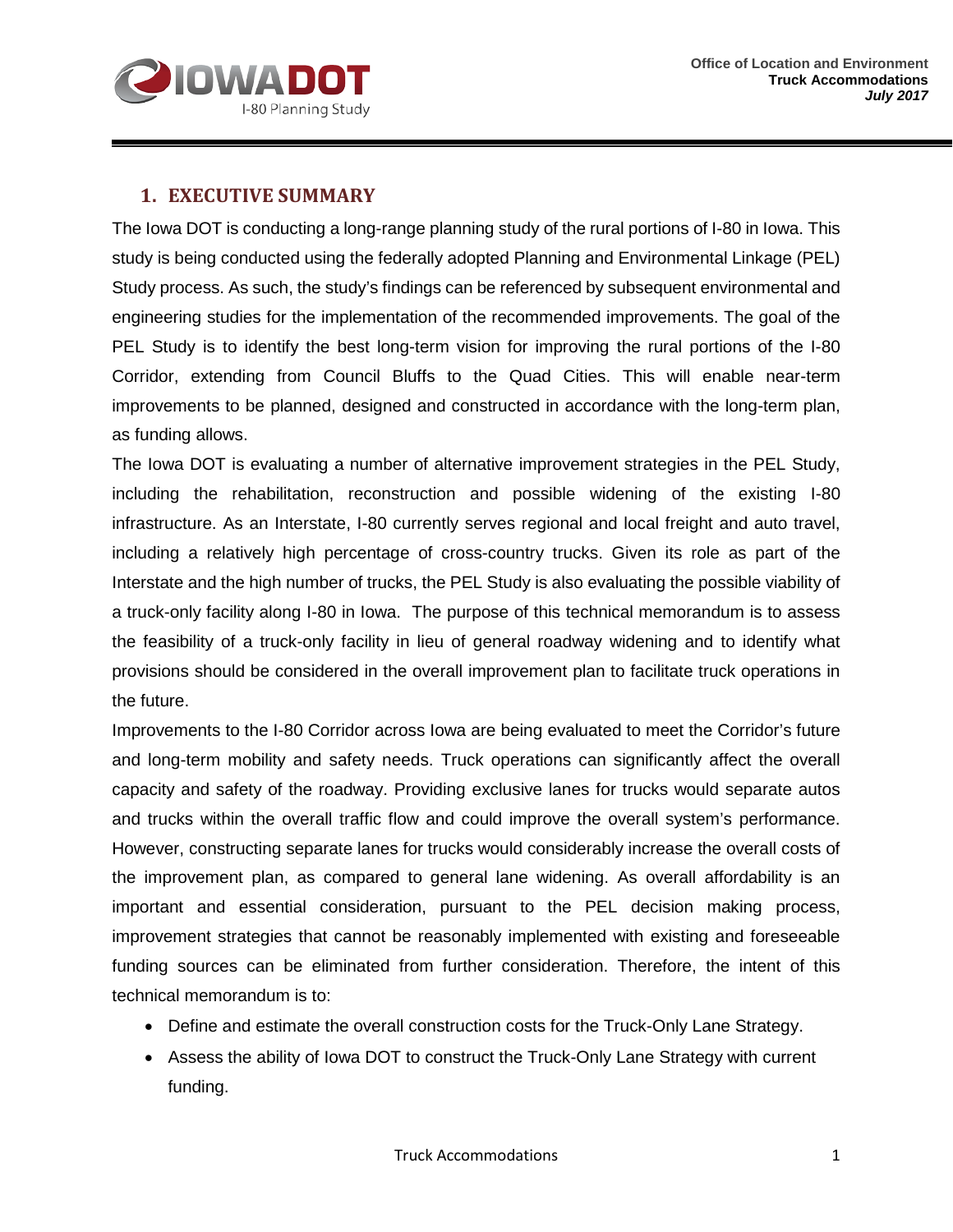

• Provide recommendations for the further consideration of the Truck-Only Lane Strategy and truck-related provisions within the Corridor's improvement plan.

As a standalone improvement strategy, the Truck-Only Lane Strategy would entail constructing a four-lane truck-only facility within the median of I-80. Operational and design features for Longer Combination Vehicles (LCVs) would allow heavier loads, longer trucks and improved overall freight efficiencies. For this strategy to work effectively, a high percentage of truck traffic would need to use the new, exclusive facility, except to exit or enter the Interstate. New State legislation would likely be required to enforce lane restrictions and violations. Assuming operational policies and enforcement can be put in place, Table 1 presents the required lanes across Iowa for the General Widening and Truck-Only Lanes Strategies.

<span id="page-4-0"></span>

| <b>Location</b>                     | <b>General Purpose</b><br><b>Lanes Needed</b> | <b>Lanes Needed with</b><br><b>Truck-Only Lanes</b> |
|-------------------------------------|-----------------------------------------------|-----------------------------------------------------|
| <b>Council Bluffs to Des Moines</b> | 6                                             | $4(+4)$                                             |
| Des Moines to Iowa City             | 6                                             | $6 (+4)$                                            |
| Iowa City to Davenport              | 6                                             | $6(+4)$                                             |

#### *TABLE 1- I-80 LANE NEEDS IN 2040*

It is estimated that the Truck-Only Lane Strategy would cost \$5,889,300,000 to construct today, while the General Widening Strategy would cost \$2,926,400,000, both based on 2016 construction costs. This analysis also assumed LCVs would be permitted and encouraged through coordination with adjoining states, thereby improving the overall freight movement efficiency of the Corridor. However, while this strategy could be beneficial and further improve overall performance, the additional costs would be exorbitant and beyond the currently available resources of the State. Furthermore, this strategy would need to be constructed in its entirety to realize its operational benefits, including LCV provisions through the metropolitan areas and connections with nearby states. Even if all future Iowa Interstate funds were dedicated to I-80, something not reasonably possible given Iowa's statewide needs, it would take over 65 years to construct this strategy.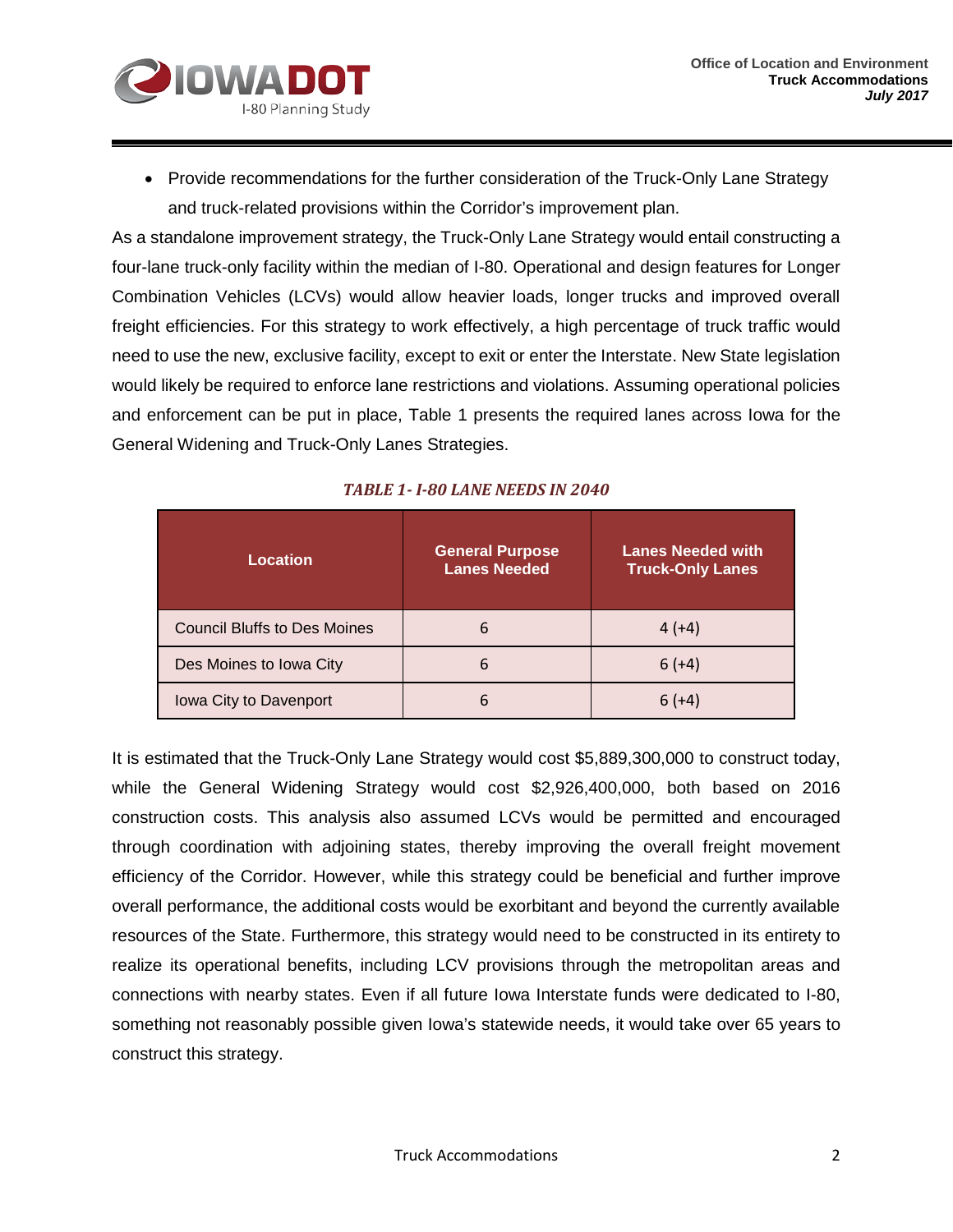

It is therefore recommended that the Truck-Only Lane Strategy not be considered as a reasonable solution for the I-80 Corridor. While it would provide many benefits, its effectiveness would depend on high LCV usage, requiring coordination with adjoining states, and the ability to reasonably afford its timely completion, which cannot be accomplished with current projected funds. While this improvement strategy is not a reasonable standalone solution for the Corridor, there are other opportunities to improve overall truck operations along I-80 that may be affordable and beneficial. These opportunities should continue to be evaluated and considered in the PEL Study as part of the overall vision for the Corridor. These opportunities could include:

- Lane Restrictions for Trucks Implementing new policies that restrict truck traffic from the inside lane to improve overall traffic operations. This could require legislation granting Iowa DOT this authority. Coordination with the motor carriers would be required. This operational measure would require six or more lanes to be implemented.
- Speed Restrictions for Trucks Implementing a policy mandating a difference between the prevailing speed of cars and trucks to improve traffic operations and safety. Choosing this strategy would be dependent upon studies showing conclusive positive results in a similar environment. This could require legislation granting Iowa DOT this authority. Coordination with the motor carriers would be required.
- Recommendations from the Iowa Statewide Freight Plan A number of strategic initiatives are identified in this plan that could be relevant to I-80, including intermodal facilities and truck-related support facilities such as rest stops and parking.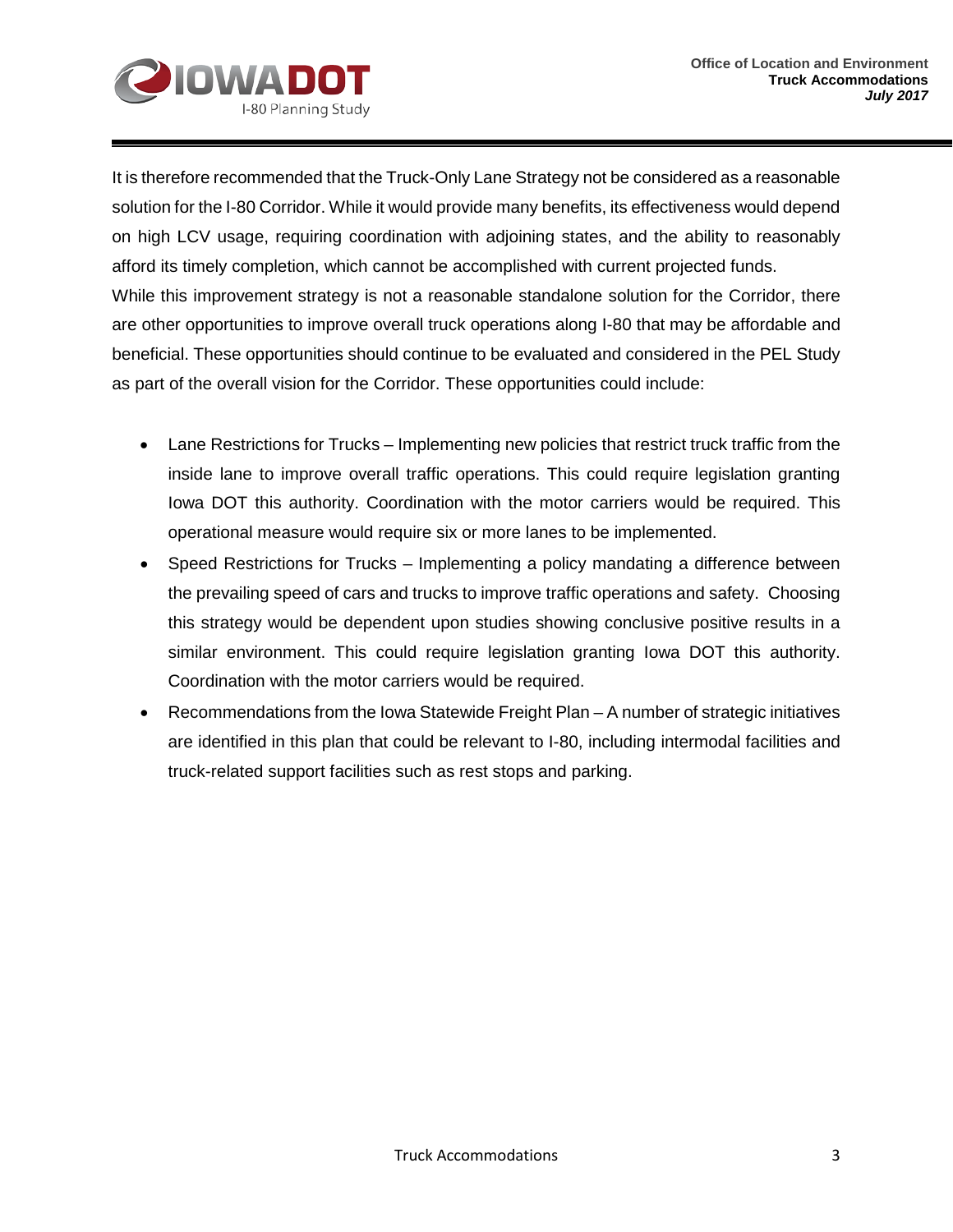

#### <span id="page-6-0"></span>**2. INTRODUCTION**

I-80 is one of the primary east-west travel and freight corridors in the United States and the primary one in Iowa. Currently as I-80 crosses the state, it carries vehicle volumes ranging from 20,000 to 35,000 vehicles per day with heavy truck/freight traffic making up anywhere from 15 to 30 percent of the mix. As part of planning study for the I-80 Interstate system, this paper will investigate various treatments that may be used in consideration of high volumes of truck traffic, evaluate the economic feasibility of a truck-only facility, and make recommendations for potential provisions for consideration in subsequent studies.

I- 80 extends nearly 3,000 miles from California to New Jersey. 307 miles of the route fall within the borders of Iowa. Original construction within the state occurred between 1958 and 1972 as a four-lane divided highway. For most of its length, I-80 passes through rural areas. Urban areas are Council Bluffs in the Omaha Metropolitan Area, the Des Moines Metropolitan Area, the Iowa City Metropolitan Area and the Quad Cities Metropolitan Area. The capacity of the original design has been exceeded in the metropolitan areas of the state, and in those areas, additional lanes have been added, are being added, or, in some cases, are under study for being added.

The capacity of some stretches of the rural portion is also being reached. As the volume of traffic nears and exceeds capacity, bottlenecks and delays will occur with increasing frequency. These delays negatively impact travelers and the profitability of freight companies. An in-depth analysis of roadway capacity and travel time reliability will be presented in another Technical Memorandum. Interstate 80 in Iowa is vital to the state and national economy, providing the infrastructure to move people and goods across Iowa and throughout the nation. Figure 1 highlights the relationship between the amount of freight moved and the gross domestic product of the United States (1)(2)(3). There is a strong correlation between the ability to move goods and the growth of the economy.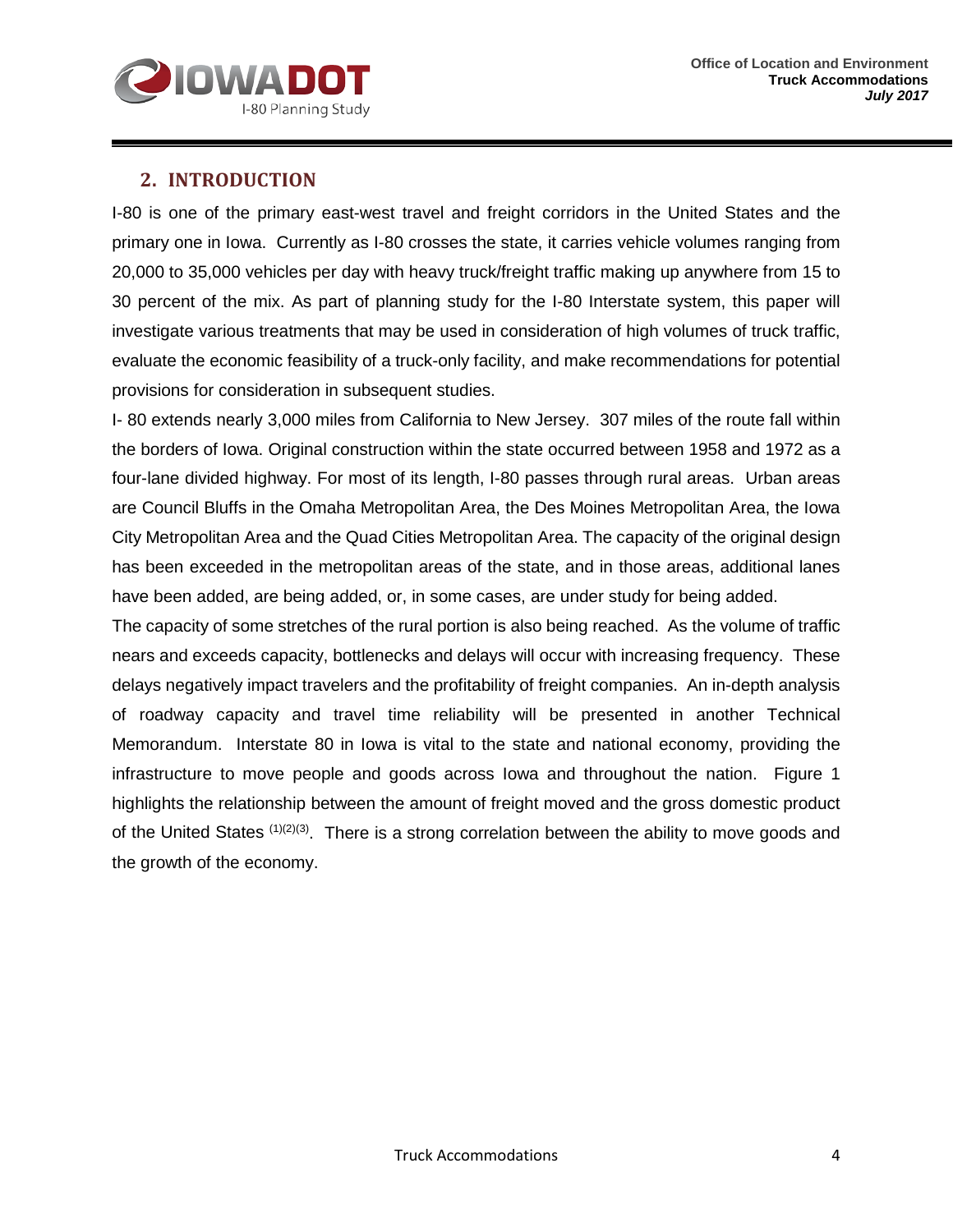



*Figure 1. Correlation of Freight Movement and GDP*

Iowa has navigable rivers on each side, eight commercial service airports spread across the state, several major rail lines, 3 interstate routes and multiple pipelines. While freight is carried by all of these modes, rail and highways transport the majority of freight through, to and from the state of Iowa. Figure 2 presents the percentages of freight by weight and value moved into, out of and within the state by each mode in 2015 and that projected for 2040. (3)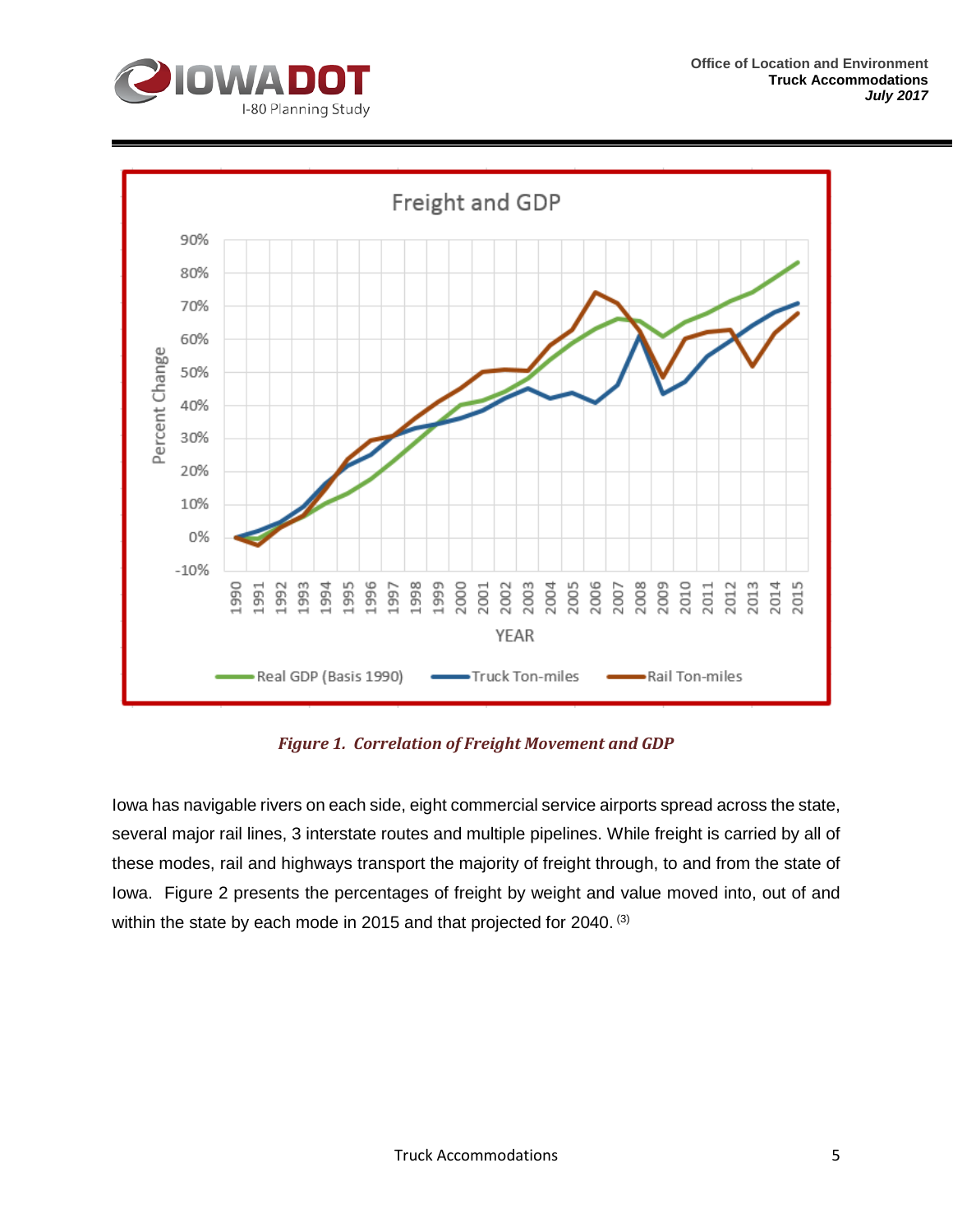



*Figure 2. Current and Future Modal Split for Freight in Iowa*

Figure 3 presents the same information in terms of tonnage of freight moved in 2015 and projected to be moved in 2040 via the various modes within state of Iowa. (3) It is evident most freight is moved by trucks on highway system and this is expected to continue to be the case.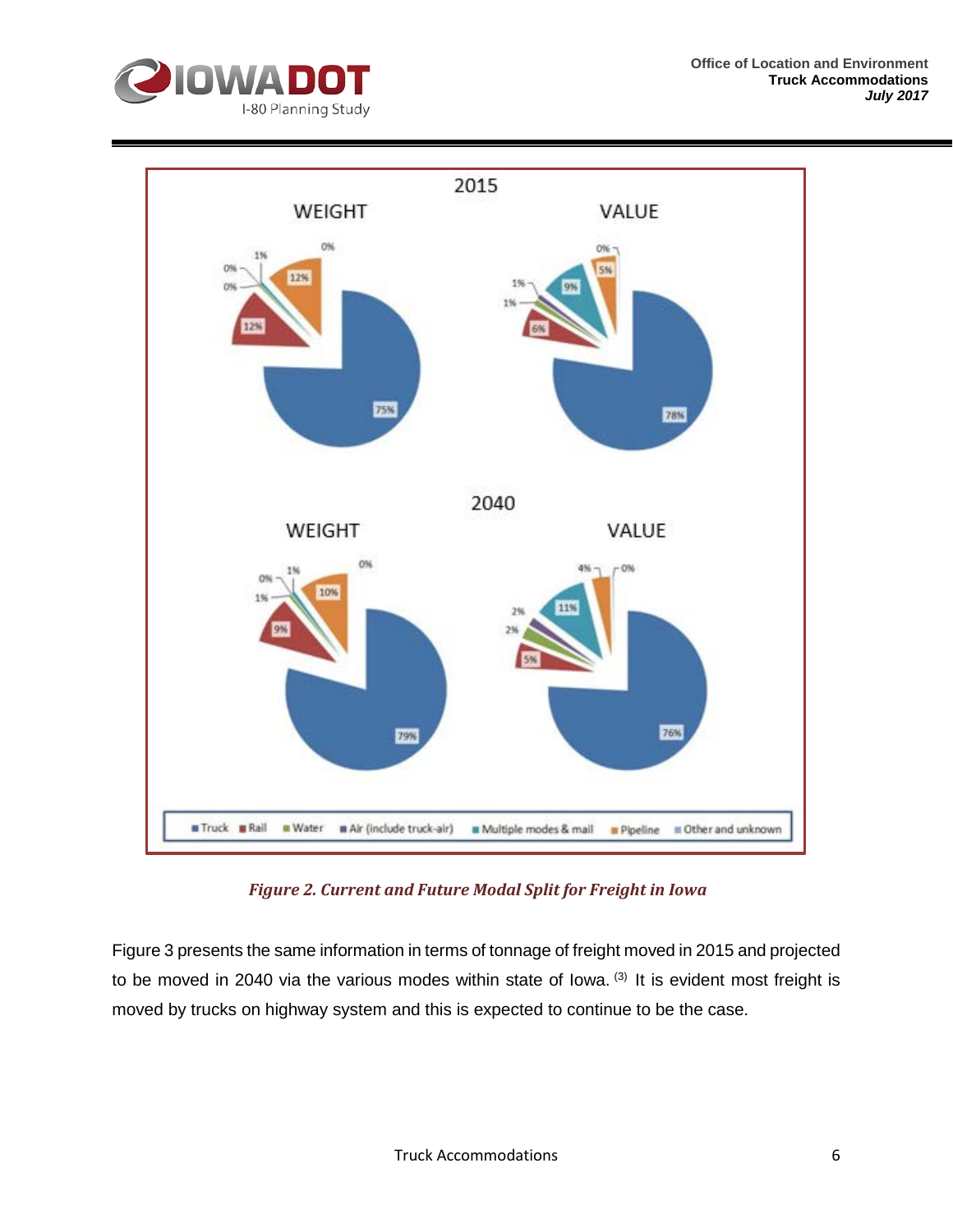



#### *Figure 3. Weight of Freight by Mode (in thousands of tons)*

Within the State of Iowa, the majority of the miles driven by trucks are on Interstate routes, as shown in Figure 4.<sup>(4)</sup>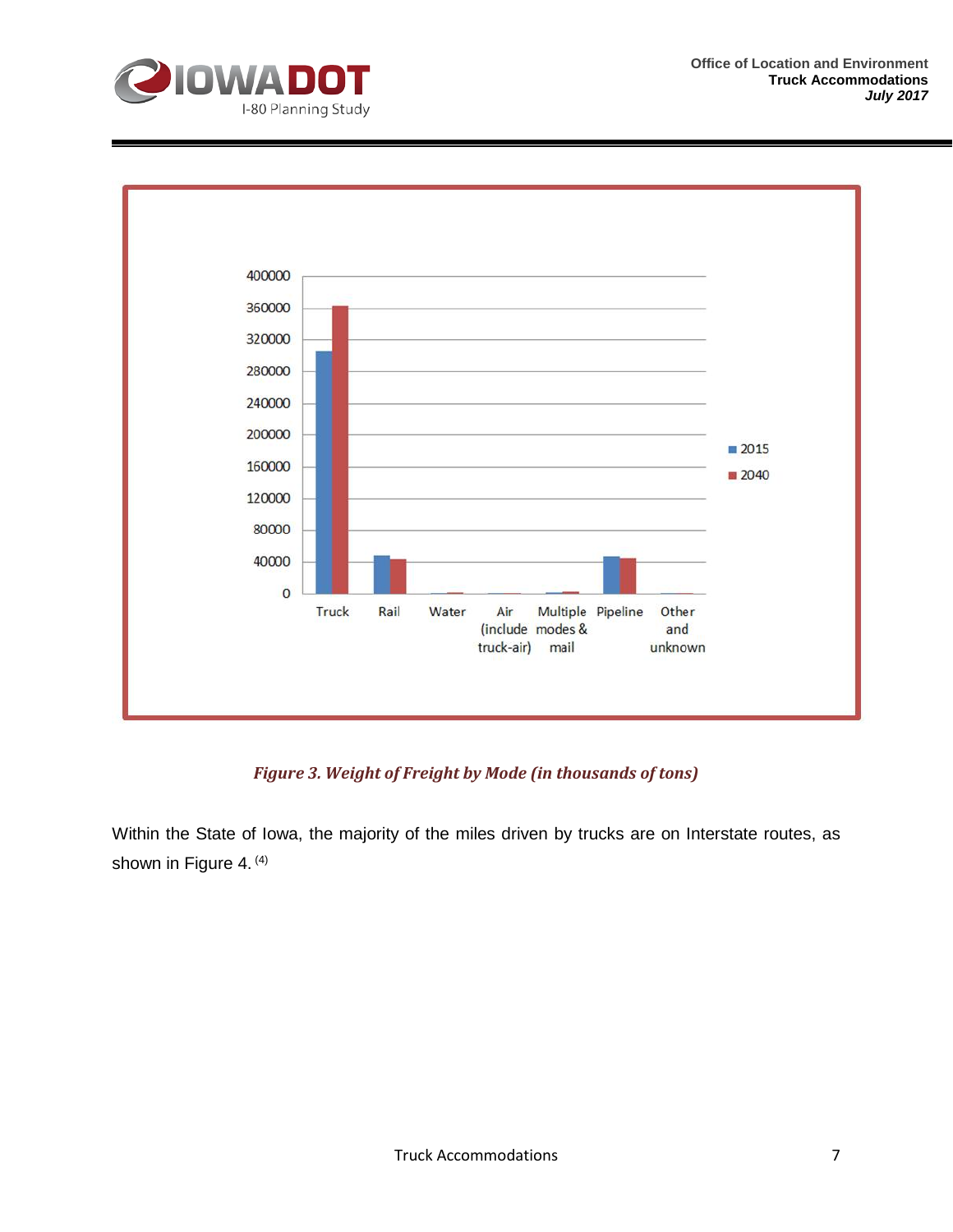



*Figure 4. Route Type Split for Trucks (2005-2014)*

Designs for new highways or improvements to existing highways are planned to handle future traffic volumes and vehicles mixes. Iowa DOT usually designs for a "horizon year" about 20 years from when construction is expected to occur. Iowa Department of Transportation Office of Systems Planning prepared a traffic forecast for overall vehicle volumes and truck volumes for the horizon year of 2040 for this study. Table 2 provides the 2014 counts and 2040 projections for several locations across the state.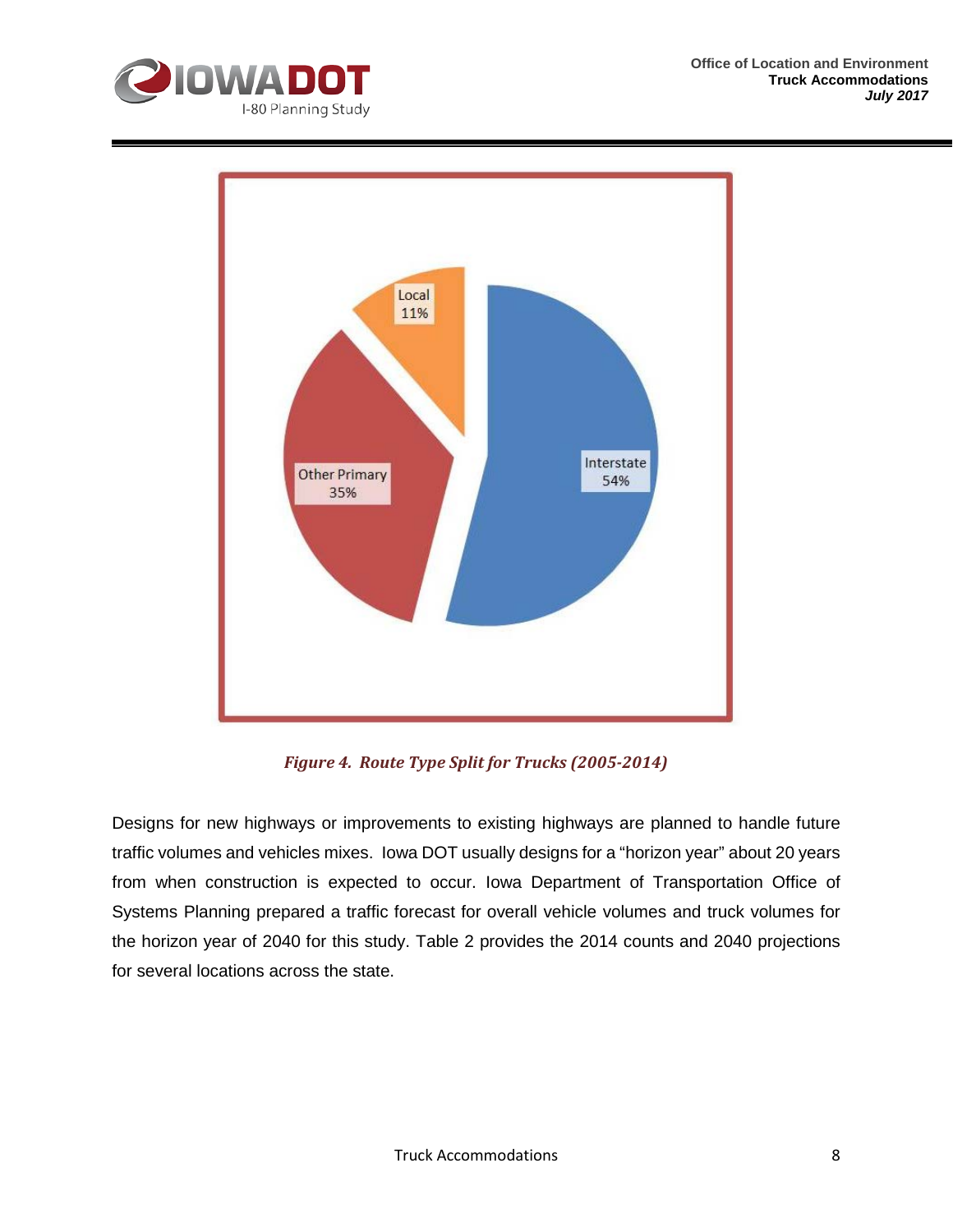

#### *TABLE 2. TRAFFIC DATA AT SELECT LOCATIONS*

<span id="page-11-0"></span>

| <b>Location</b>                                                  | 2014               |               | 2040               |               |  |
|------------------------------------------------------------------|--------------------|---------------|--------------------|---------------|--|
|                                                                  | <b>All Traffic</b> | <b>Trucks</b> | <b>All Traffic</b> | <b>Trucks</b> |  |
| 1.5 miles west of County Road M16<br><b>Pottawattamie County</b> | 24,441             | 8225          | 35,100             | 13,000        |  |
| 2 miles east of US 71<br><b>Cass County</b>                      | 21,331             | 7039          | 31,900             | 12,700        |  |
| 1 mile west of US 63<br><b>Poweshiek County</b>                  | 27,320             | 8469          | 48,700             | 18,000        |  |
| 2 miles east of IA 149<br><b>Iowa County</b>                     | 32,352             | 10,029        | 59,300             | 19,600        |  |
| 2.5 miles east of County Road X40<br><b>Cedar County</b>         | 34,421             | 11,359        | 73,900             | 27,350        |  |

Trucks are a major component of the overall traffic mix. The forecast indicates traffic volumes for heavy vehicles (trucks) and light vehicles (passenger vehicles including cars and pick-ups) are expected to continue to grow. Figure 5 shows the number of trucks is expected to grow at an even greater rate than the overall traffic growth for locations within this study.



*Figure 5. Overall Traffic and Truck Growth from 2014 to 2040*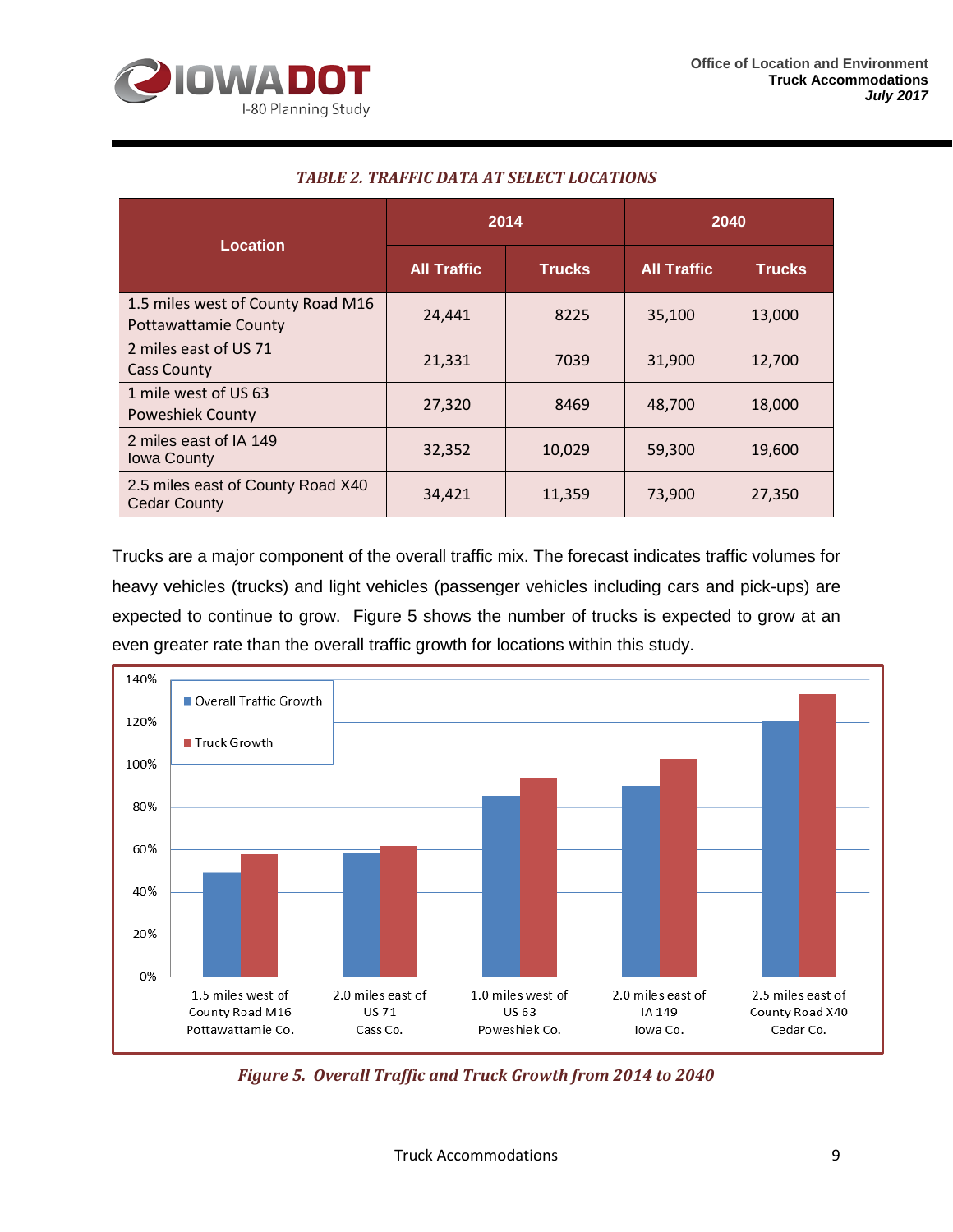

In the past several years, many jurisdictions across the country have evaluated various approaches to manage the growing volumes of trucks, with the goals of reducing congestion, improving mobility, and enhancing safety while encouraging economic development. Cars and trucks differ in a few characteristics that introduce a host of competing needs when they begin to interact, among these are:

- Trucks often do not have the ability to maintain speeds on long up-grades, and generally have slower acceleration and deceleration rates than passenger vehicles.
- The differences in size and operating abilities between the two types of vehicles increases the discomfort level in some car drivers. (5)
- Peak hour congestion, primarily caused by commuters in cars, greatly impacts travel reliability and profitability of freight movement by trucks by reducing the consistency in trip travel times.  $(6)$
- Crashes involving light passenger vehicles and trucks have more severe consequences for the light vehicle occupants than do crashes involving only light vehicles.  $(5)$

The various approaches looked at fall into four general categories: (7)

- Use an additional travel mode
- provide for a speed differential by the use of truck speed reduction
- restrict trucks from defined areas by lane or by time periods
- provide facilities exclusively for truck use

#### <span id="page-12-0"></span>**3. ADDITIONAL MODE**

This is adding an additional, not alternate, means of travel. A common example is transport of cars on a ferry. For an overland corridor such as I-80, adding a mode of travel could likely involve carrying trucks on rail to avoid a segment of roadway, especially an extremely congested segment. The Gotthard Base Tunnel is an example of the application of this approach. In this location in the Swiss Alps, a tunnel designed for high-speed trains carrying trucks bypasses a congested, hazardous mountainous roadway. This is a 36-mile corridor with an approximate cost to build of twelve billion dollars. <sup>(8)</sup> This type of solution is obviously better suited to situations much more drastic than any found along the I-80 corridor in Iowa.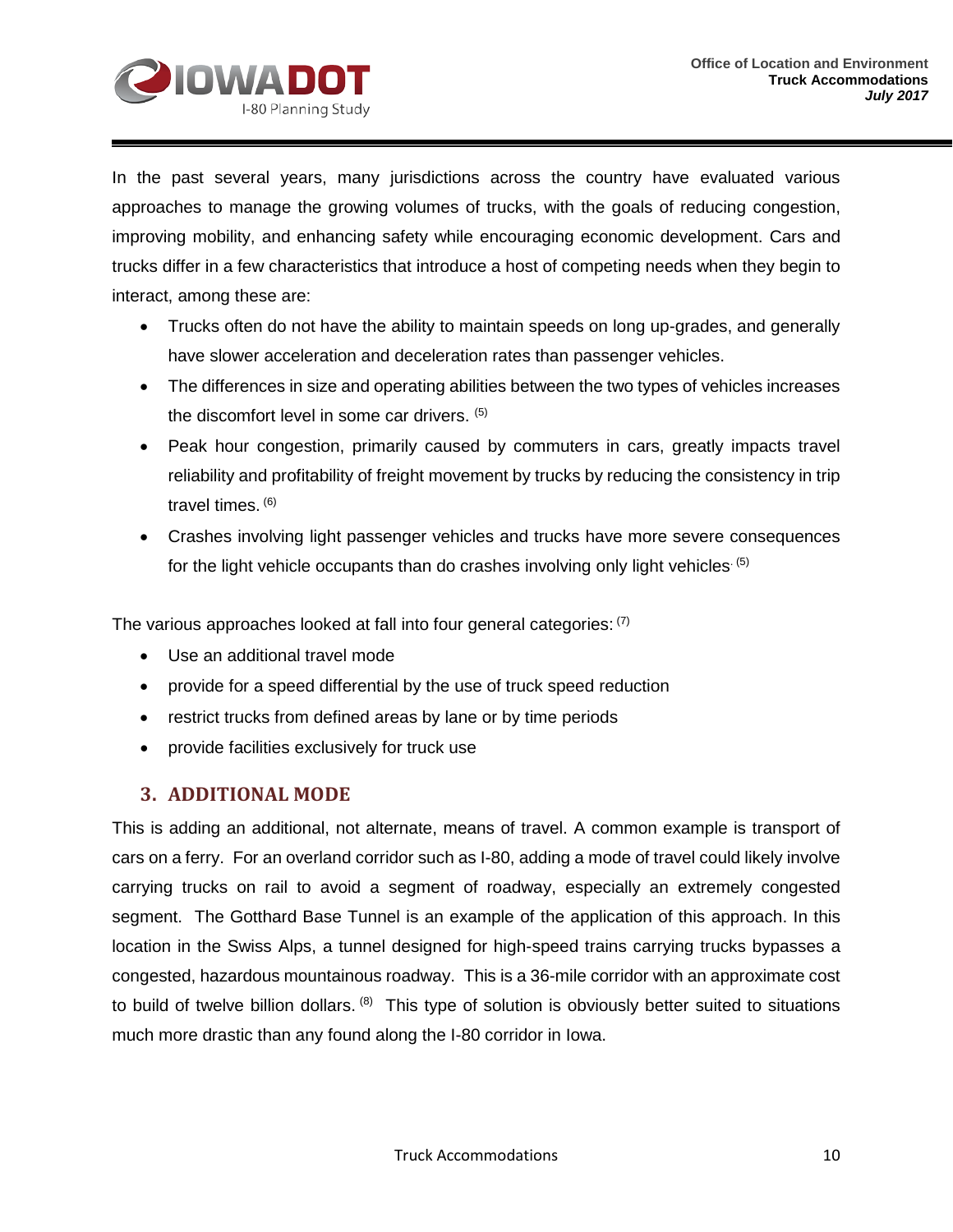

#### <span id="page-13-0"></span>**4. SPEED DIFFERENTIAL**

This involves setting a different, usually lower, speed for trucks than for other vehicles. Several states set a speed limit for trucks five to fifteen miles per hour less than that for cars.



#### *Figure 6. Interstate Speed Limits*

The reasons given to implement this approach are to provide for the increased stopping distance for trucks, to reduce truck-car interactions thus reducing crashes, and for improved fuel efficiency. For Idaho, initial studies indicated the differential speed limit reduced truck speeds and corresponded to a reduction in crash rates. (9) However, research conducted for the State of Wyoming was unable to draw the same conclusions. (10)

Speed differentials can be applied to an interstate facility with two or more lanes in each direction. This approach would require legislation to implement and likely increased enforcement for compliance. With the exception of some additional speed limit signing, no additional construction would be required. This treatment would be a viable option to implement at any point in the future. However, as previously mentioned, studies of locations this has been implemented have been inconclusive as far as showing a positive impact on safety and operations.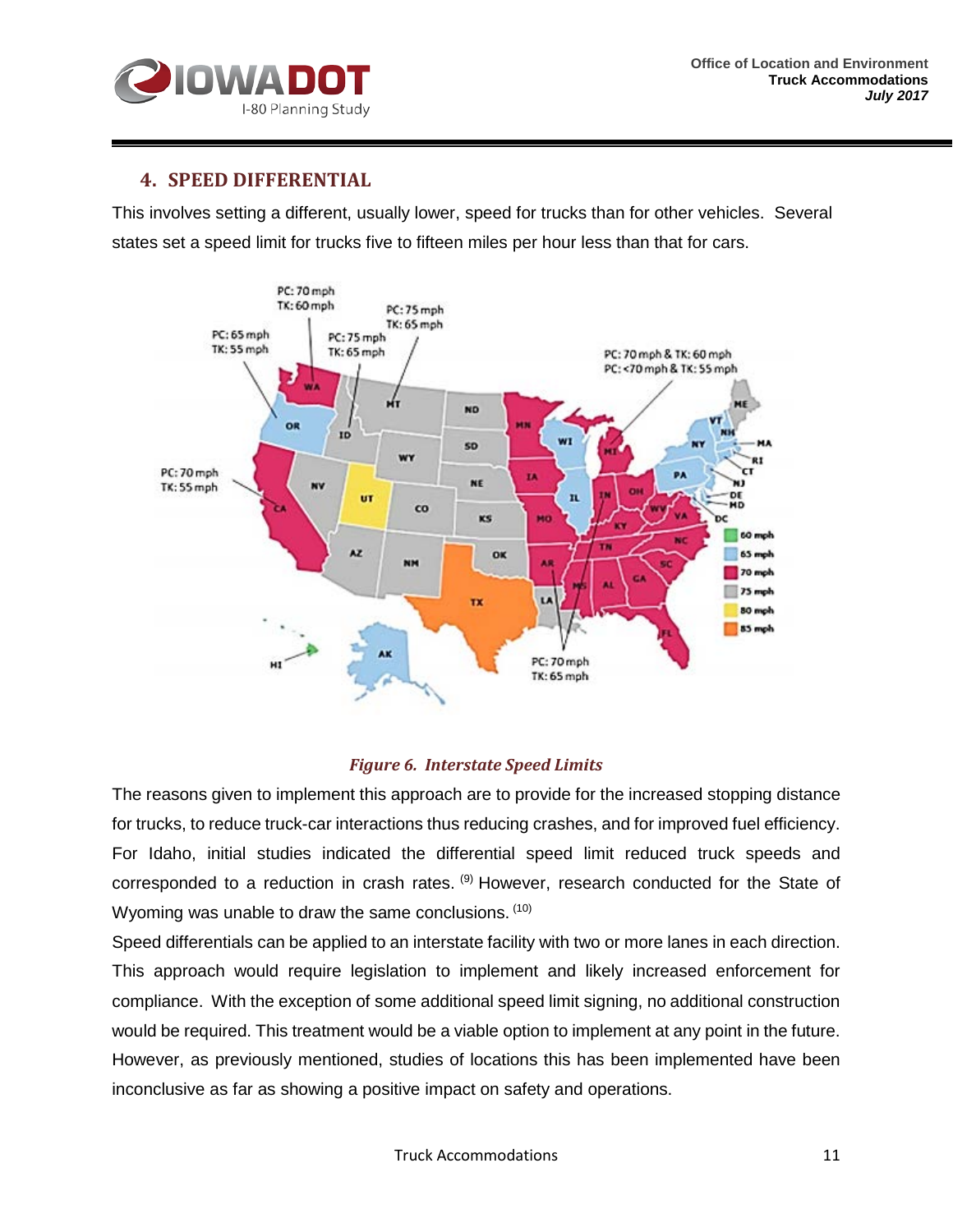

#### <span id="page-14-0"></span>**5. RESTRICTIONS**

A restriction can be a ban of all trucks, or certain classes of trucks, from a roadway; not allowing trucks the use of specified lanes; or limiting truck use of a facility to specific times. As previously established, I-80 is such a vital freight corridor for Iowa and the country that an outright ban is not feasible. A restriction of some of the lanes may accomplish both desirable outcomes of providing mobility for freight and reducing the interaction of heavy and light vehicles. The most commonly used lane restriction is the banning of trucks on the two inside lanes (median lanes) of a facility with at least three lanes per direction.



#### *Figure 7. Lane Restriction*

Frequently noted benefits of restrictions are improved safety for all users and improved mobility for light vehicles in the traffic mix.

Banning trucks from the median lanes of a six-lane facility, as with the speed restriction, would require no change to a widened cross section. Additional regulatory signs, likely mounted overhead, would be required. Virginia implemented a requirement restricting trucks to the outside lanes of a four-lane roadway when the speed of the heavy vehicles dropped to less than fifteen miles per hour below the posted maximum speed limit in 2004. Initial studies in 2007 reported improved operations with this requirement, but a follow-up study conducted in 2009 found no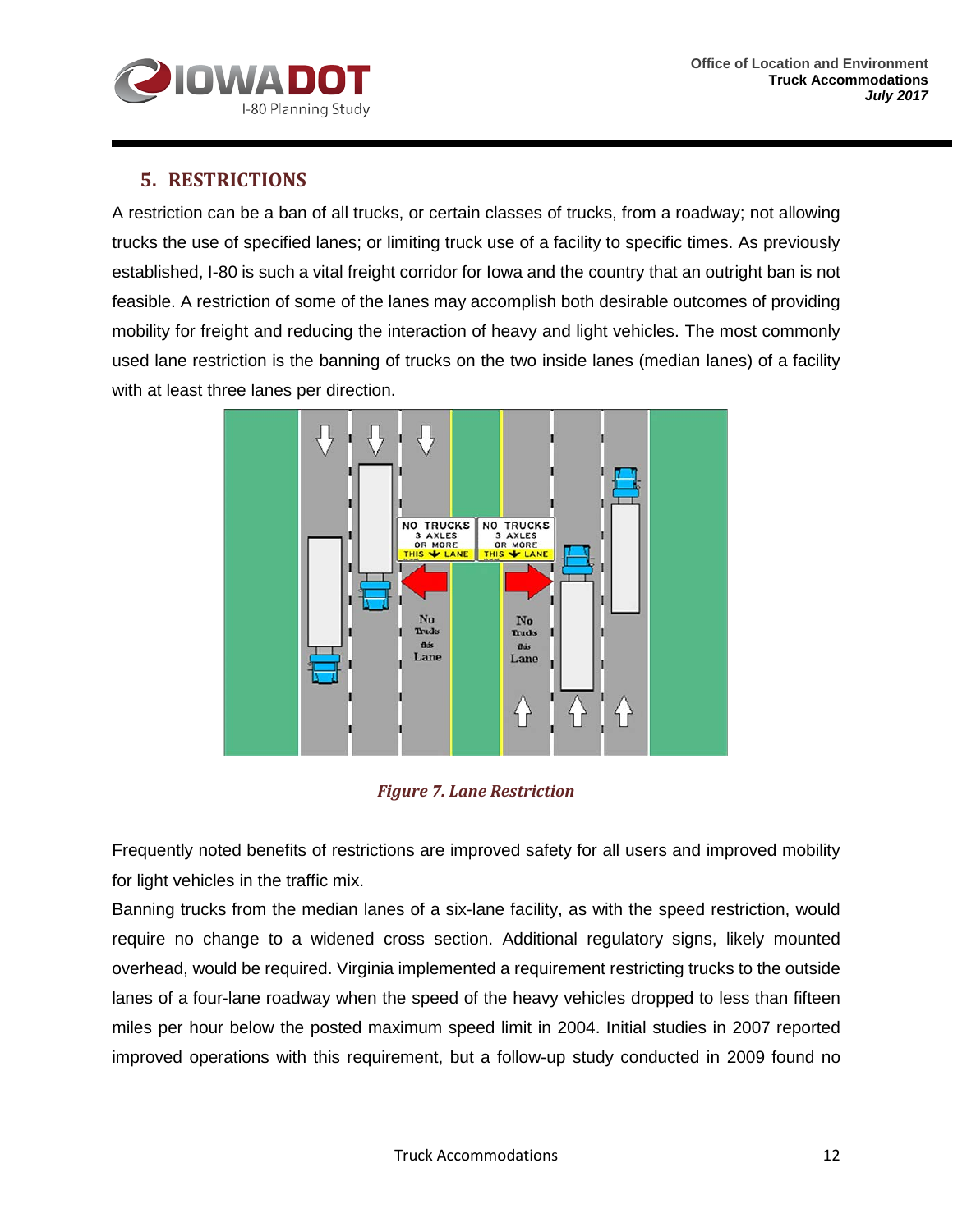

improvement in either safety or operations with this requirement.  $(11)$  This is another option that doesn't affect potential initial widening and could be applied at some point in the future.

#### <span id="page-15-0"></span>**6. EXCLUSIVE FACILITIES**

This strategy involves providing a duplicate facility, often within the same corridor, solely for use by trucks. Examples include bypass facilities and truck-only lanes. Bypass facilities are for a discrete, limited location. For example, bypass facilities in California are built in areas where weaving between interchanges lead to operational problems. This treatment is typically more suited to an urban location, although there may be locations suitable for more in-depth analysis in future studies focused on smaller segments of I-80. Truck-only lanes, as discussed in this paper, would consist of a separated set of lanes within the interstate corridor. This strategy provides the benefits of separation of vehicle types and the added benefit of an adjacent route for incident management purposes. This option would look similar to the dual-divided facility planned for the Council Bluffs Interstate, with two separated roadways in each direction, as shown in Figure 8. When constructed, traffic passing through Council Bluffs can choose to be separated from the traffic making local trips to avoid the weaving and merging traffic at interchanges.



*Figure 8. Council Bluffs I-29/I-80 Dual Divided Concept*

The items that may change are the number of lanes, the widths of the shoulders and the type of separation between roadways, either a barrier or a ditch. Missouri DOT has completed a great deal of study for the consideration of truck-only lanes for I-70, with their selected configuration as shown in Figure 9.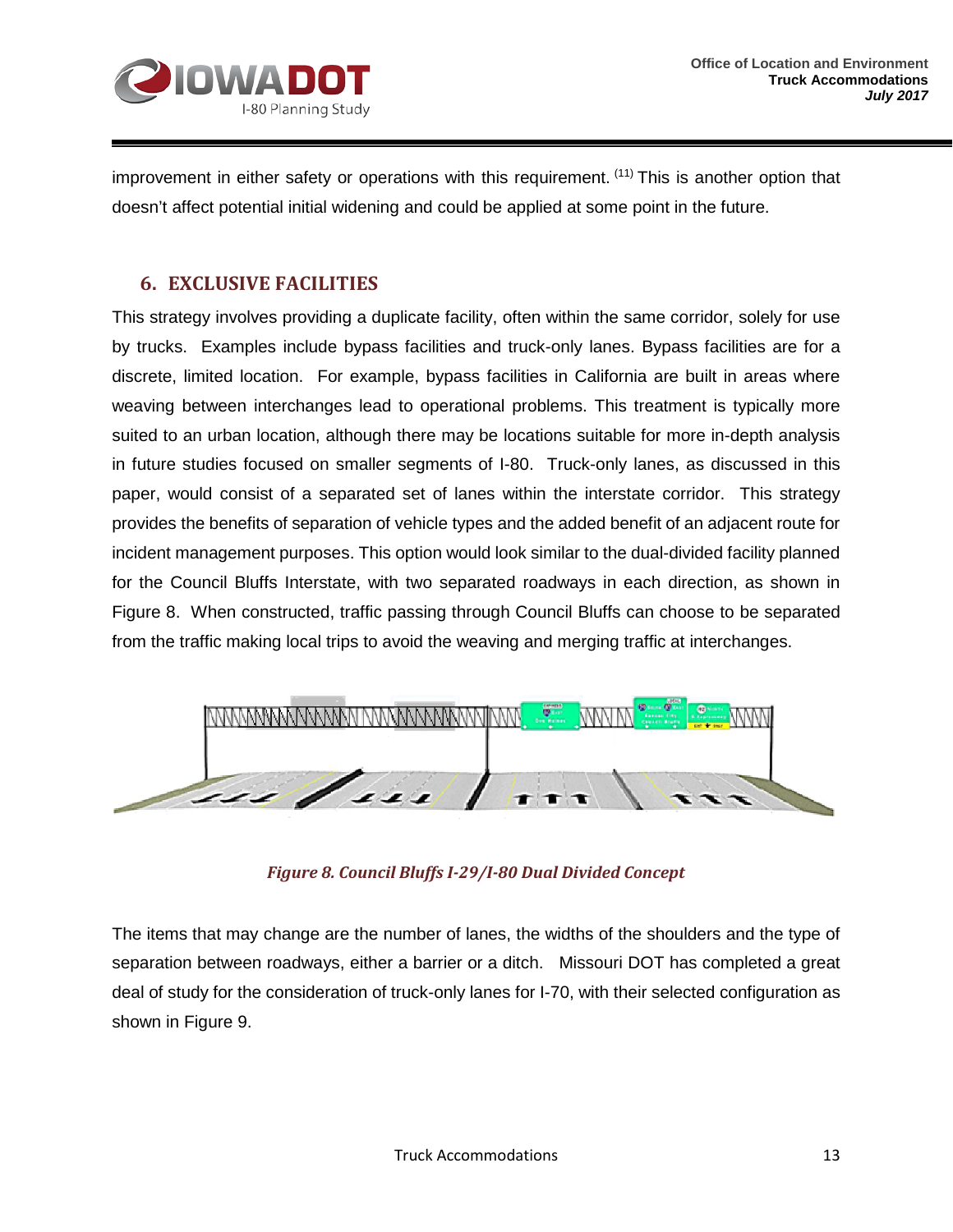



#### *Figure 9. Missouri DOT Preferred Configuration for Truck-Only Lanes (12)*

At the conclusion of the Missouri study, the following reasons for the selection of the preferred cross section were presented as: (13)

> *"• Incorporating a physical grass separation provides greater safety benefits than truck restrictions to outside lanes;*

- *It minimized truck-car conflicts and could reduce the severity of crashes;*
- *General-purpose traffic needs to exit more than truck traffic does at most interchanges;*
- *Locating general-purpose traffic on the outside maintains a higher visibility for adjacent businesses and corridor interchanges; and*
- *With trucks located on the inside and located further away from businesses and residences along the corridor, there is less highway noise associated with heavy trucks*."

The use of a concrete barrier increases construction costs from the addition of both the barrier and associated drainage systems, as well as creates drifting and clearing problems for snow. On the other hand, a grass separation requires additional ROW and has greater environmental and farmland impacts as a result.

All options considered for improvements to I-80 will need to provide for the capacity needs of the projected 2040 traffic volumes. As presented in Table 1, these volumes range from about 36,000 vehicles per day midway between Council Bluffs and Des Moines to near 75,000 vehicles per day between Iowa City and Davenport. Trucks will make up over a third of this volume. A four-lane facility for the truck-only facility allows continuous passing opportunities for the trucks. The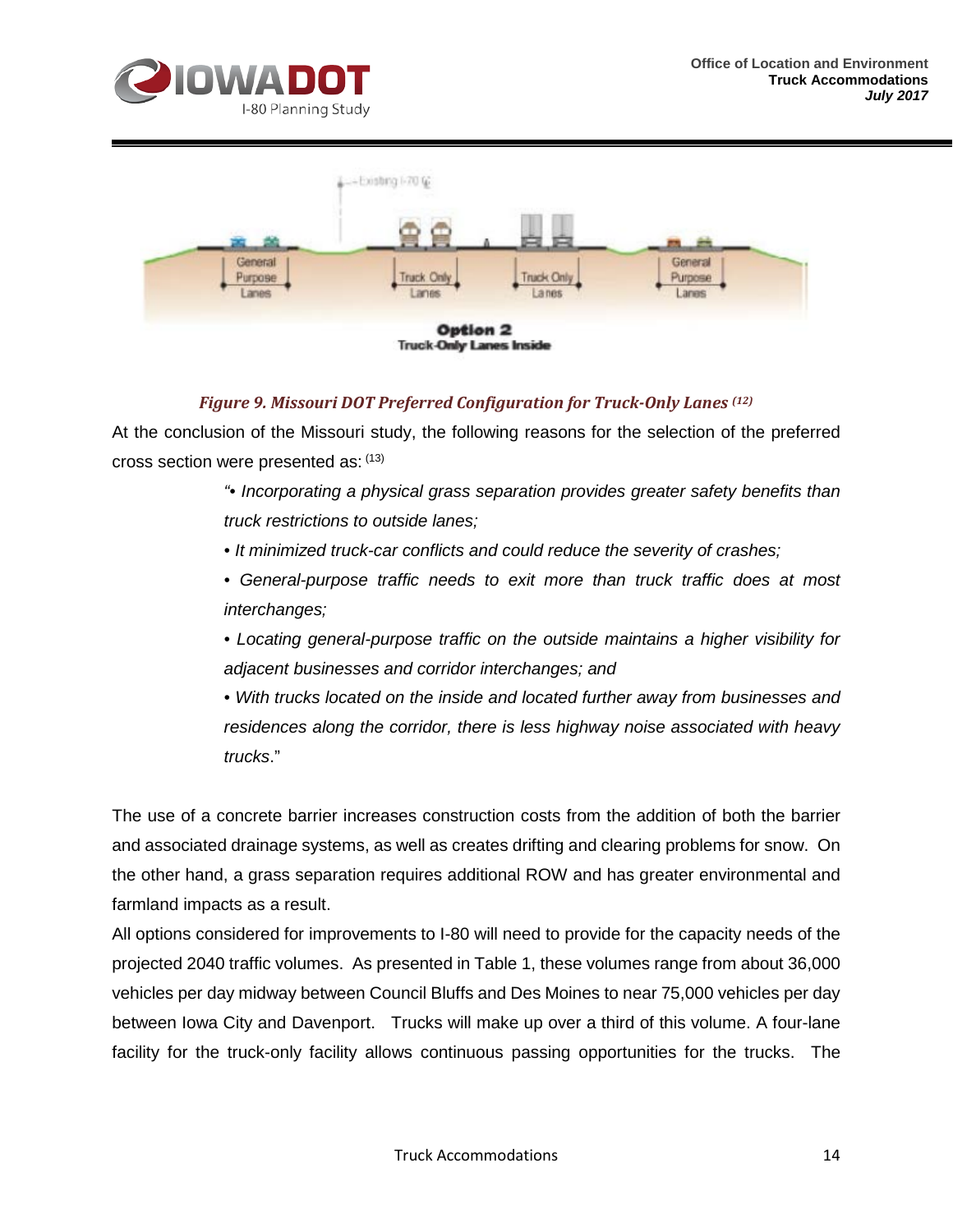

additional lanes also allow some capacity to use the truck-only lanes for incident management if the general-purpose lanes are blocked.

Utilization of the truck-only lanes depends upon ease of access, the operational performance of the facility, and the nature of the trip. There are not any truck-only lane facilities in use in the United States in similar settings so actual utilization rates for a similar facility are not known. A conservative assumption has been made that 75% of the trucks will use the truck-only lanes to determine the number of general purpose lanes needed.

Highway Capacity Manual methods for freeway segments were used to determine representative lane needs without truck-only lanes and with truck-only lanes with 75% of the trucks assigned to the truck-only lanes. The lane needs for these scenarios are presented in Table 3.

<span id="page-17-0"></span>

|                                                              | <b>General Purpose Lanes Needed</b><br>without Truck-Only Lanes |                               |                                     | <b>General Purpose Lanes Needed with</b><br>75% Trucks utilizing Truck-Only Lanes |                                            |                                      |
|--------------------------------------------------------------|-----------------------------------------------------------------|-------------------------------|-------------------------------------|-----------------------------------------------------------------------------------|--------------------------------------------|--------------------------------------|
| <b>Location</b>                                              | <b>All Traffic</b>                                              | <b>Truck</b><br><b>Volume</b> | Number<br><b>of</b><br><b>Lanes</b> | <b>Adjusted</b><br><b>Traffic</b>                                                 | Remaining<br><b>Truck</b><br><b>Volume</b> | <b>Number</b><br>0f.<br><b>Lanes</b> |
| 1.5 miles west of Co. Rd. M16<br><b>Pottawattamie County</b> | 35,100                                                          | 13,000                        | 6                                   | 25,350                                                                            | 3250                                       | $4 (+4)$                             |
| 1 mile west of US 63<br><b>Poweshiek County</b>              | 48,700                                                          | 18,000                        | 6                                   | 35,200                                                                            | 4500                                       | $6 (+4)$                             |
| 2.5 miles east of Co. Rd. X40<br><b>Cedar County</b>         | 73,900                                                          | 27,350                        | 6                                   | 53,390                                                                            | 6840                                       | $6 (+4)$                             |

#### *TABLE 3. LANES NEEDED FOR LOS B FOR 2040*

Access to the truck-only lanes would not be allowed at all interchanges; generally, only those serving intersecting US or Iowa routes or known large freight centers. Access would be via direct connection ramps or slip lanes located enough distance from the interchanges for the trucks to be able to work their way to the outside lane across the general purpose lanes. Trucks wanting to access the local routes at the remaining interchanges would need to utilize the general purpose lanes for greater distances. A balance would need to be found to minimize the interactions between trucks and cars while allowing reasonable truck access to local routes to optimize the benefits of building a facility of this type. Access types and locations would require further analysis in subsequent engineering studies.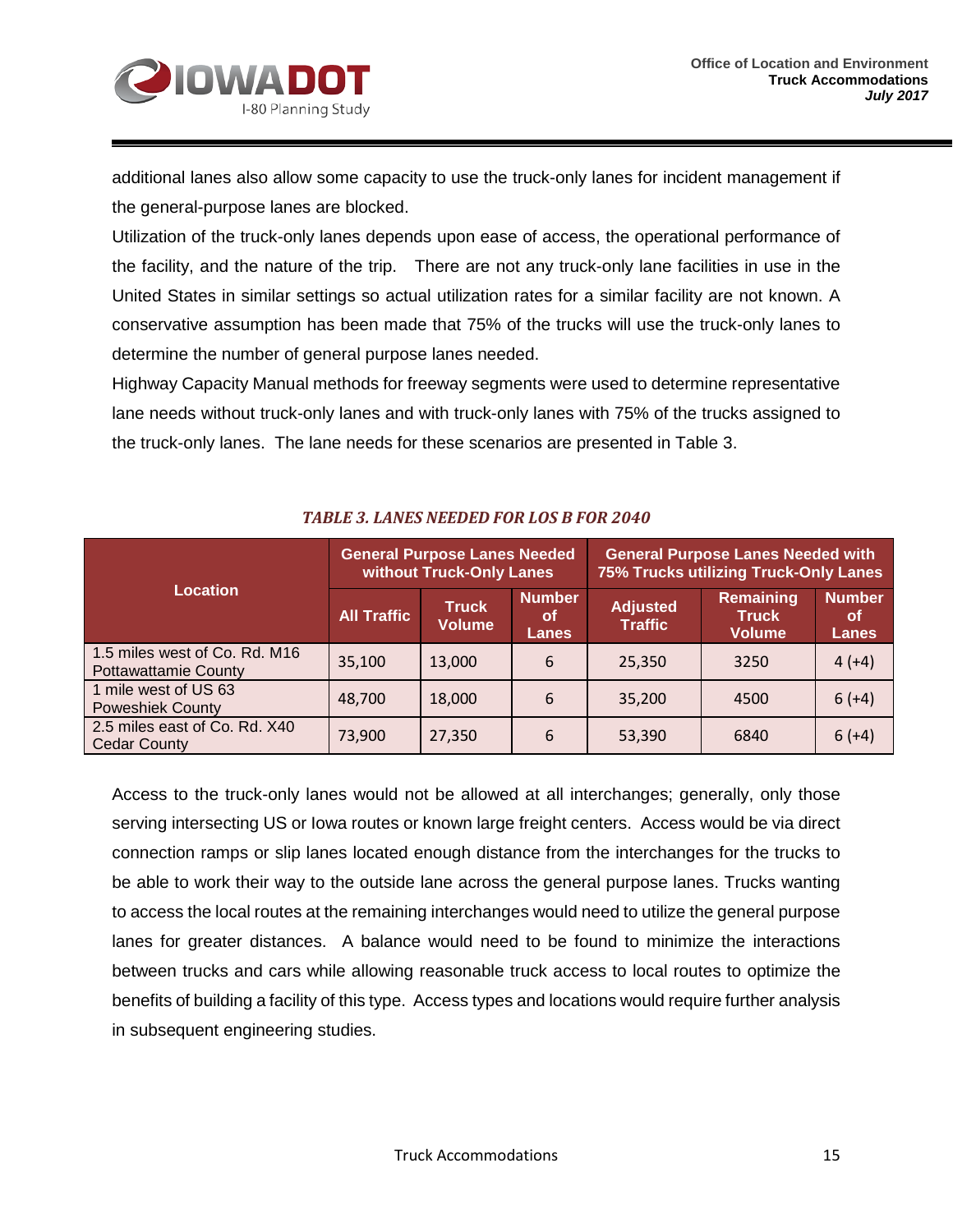



#### *Figure 10. Missouri DOT Slip Lane Display*

#### <span id="page-18-0"></span>**7. LONGER COMBINATION VEHICLES**

If truck-only lanes were to be constructed, most of the interactions between large trucks and passenger cars would be prevented. With the concerns associated with this interaction alleviated, it is likely that even larger trucks, those referred to as Longer Combination Vehicles (LCV's), would be allowed on the truck-only lanes. The FHWA Freight Management and Operations define LCV's as

*"A subgroup of combination trucks, LCVs are double and triple trailer combinations that can exceed 80,000 lbs... All vehicles have seven or more axles consisting of three or more units, one of which is a tractor or a straight truck power unit."* 

Some configurations are shown in Figure 11.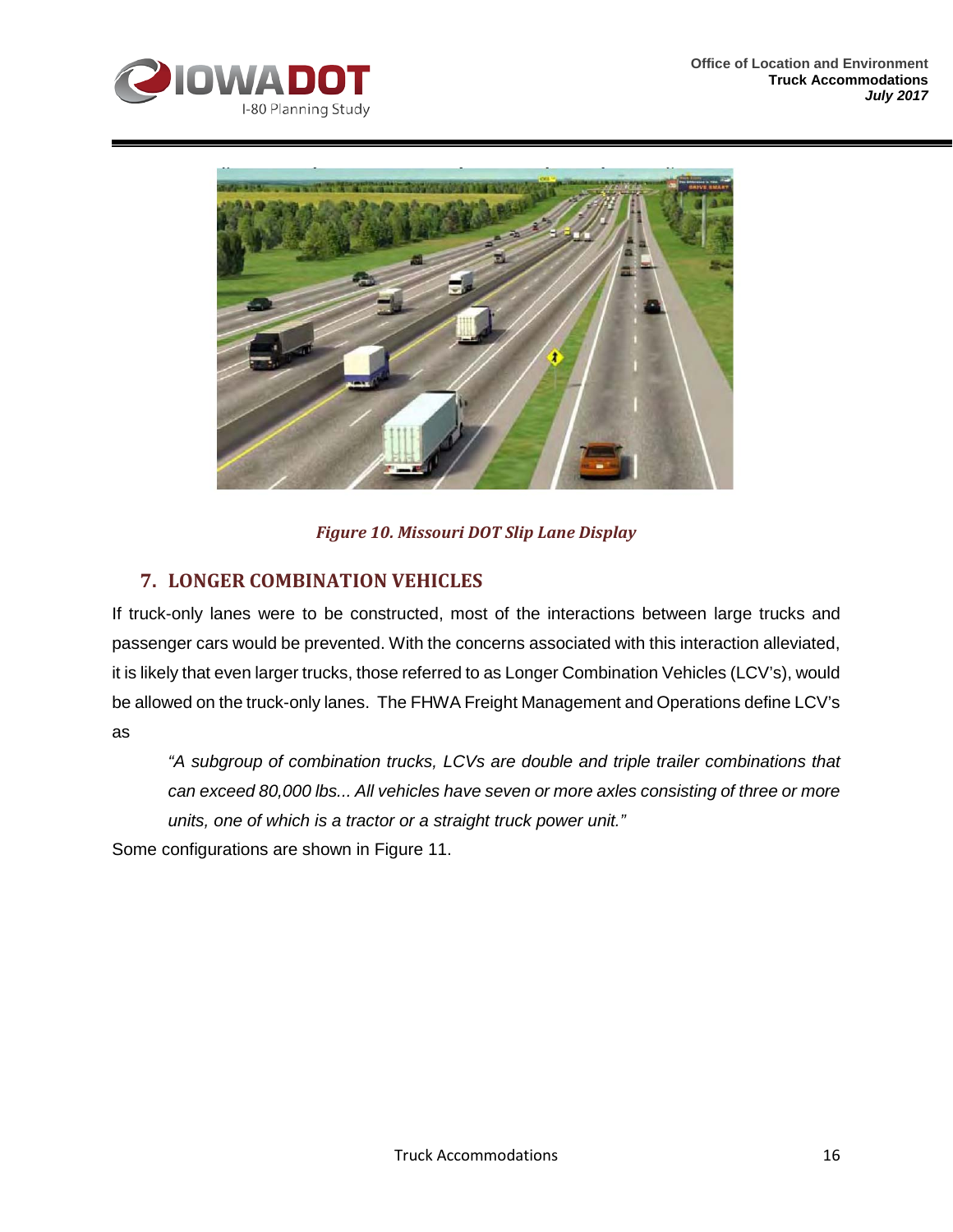



*Figure 11. Longer Combination Vehicle Examples*

Reason Foundation Policy Study 294<sup>(14)</sup>, which recommends truck-only lanes, also recommends direct connection ramps. The first noted benefit of this Policy Study is the extension and connection of current LCV routes, shown in Figure 12<sup>(15)</sup>. The use of LCV increases freight productivity by reducing fuel consumption and by reducing the number of drivers required. Currently, configurations of twin trailers up to one hundred feet long are allowed in Nebraska on I-80 and the same configurations, in addition to triple trailers, are allowed in Indiana and Ohio. Regional or national coordination of truck configurations would be required to maximize the benefits achievable with LCV.

With these types of configurations, concerns with the interaction of the double- and triple-bottom trucks with passenger vehicles would be magnified. LCV would be prohibited from using the slip lanes to the interchanges to avoid interaction with passenger vehicles. LCV would need to be provided separate access at a very select few locations across the state. These would be the only locations designed for these larger vehicles to enter and exit the truck-only lanes. Services, as well as facilities to provide a location for reconfiguring LCV's to shorter combination trucks that would be allowed to use the remainder of the road system would be located at these locations. These would need to be located near each intersection of I-80 with other major interstate routes and at each side of the urban centers along I-80.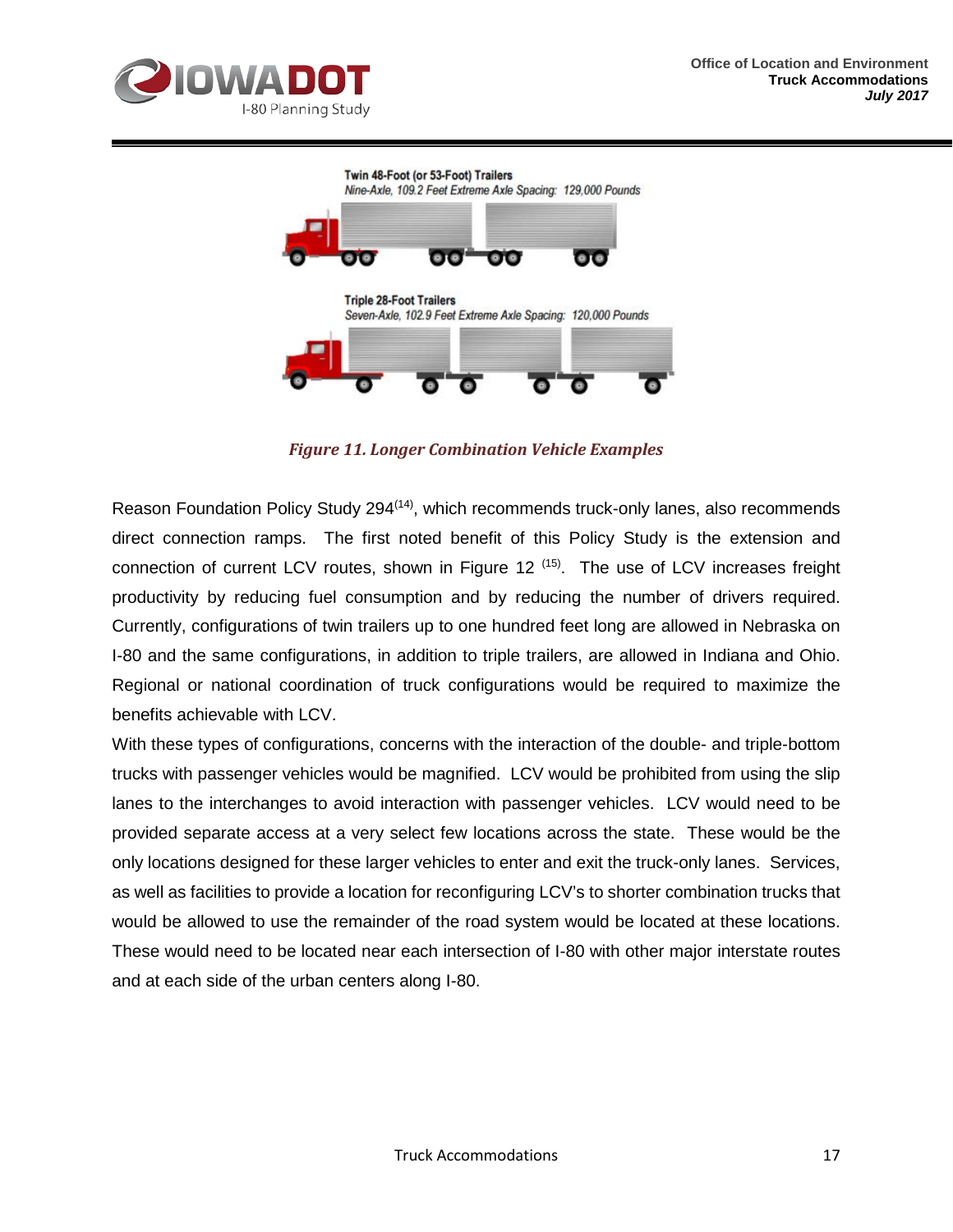



Note: Empty triples are allowed on I-80 in Nebraska. Source: U.S. Department of Transportation, Federal Highway Administration, Office of Freight Management and Operations, special compilation by the Freight Operations and Technology Team, 2009.

#### *Figure 12. Combination Truck Routes in the United States (2009)*

#### <span id="page-20-0"></span>**8. BENEFITS OF TRUCK ONLY LANES**

Among the potential benefits gained by providing a separate facility for trucks are:

- the increased safety from separating the heavy and light vehicles;
- increased reliability of travel times for freight;
- reduced fuel consumption and air pollution associated with removing freight bottlenecks;
- improved operations for light vehicles;
- increased productivity to be gained with LCV; and
- the opportunity to utilize either the general purpose lanes or the truck only lanes as a parallel facility for incident management.

The first four listed benefits would, to some extent, result from the addition of capacity, regardless of whether the additional were truck-only or general purpose lanes.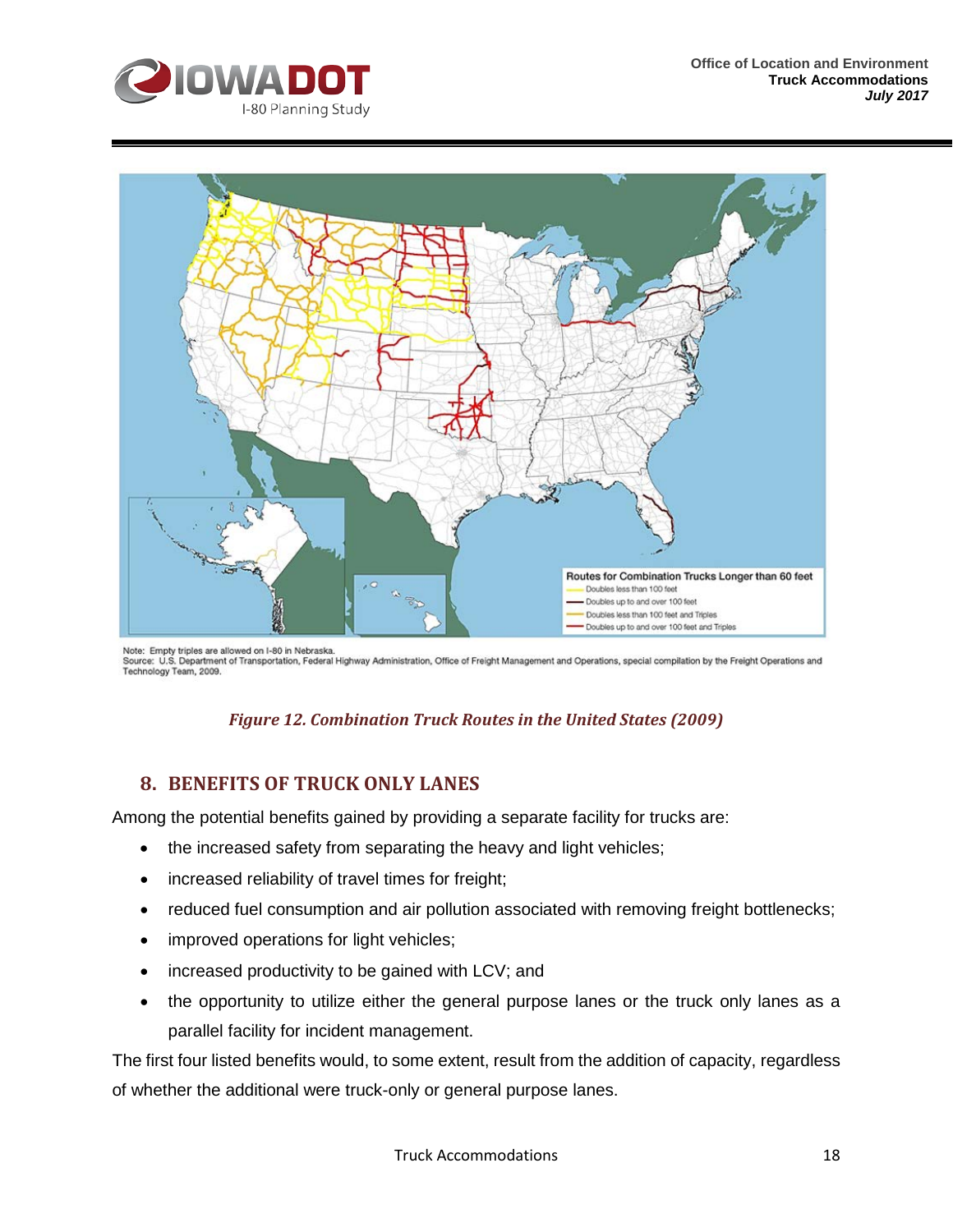

#### <span id="page-21-0"></span>**9. COSTS OF TRUCK-ONLY LANES**

<span id="page-21-1"></span>Table 4 presents per mile construction costs, based on 2016 Iowa DOT bid history, and on-going maintenance costs.

| <b>Scenario</b>                                    | <b>2016 Construction Cost</b><br>(per Mile) | 2012 Maintenance<br>Cost (per Mile) (16) |
|----------------------------------------------------|---------------------------------------------|------------------------------------------|
| 6 General Purpose Lanes                            | \$11,400,000                                | \$93,223                                 |
| 4 General Purpose Lanes plus<br>4 Truck-Only Lanes | \$23,800,000                                | \$130,733                                |
| 6 General Purpose Lanes plus<br>4 Truck-Only Lanes | \$25,900,000                                | \$155,751                                |

#### *TABLE 4. CONSTRUCTION AND MAINTENANCE COSTS*

For the approximate 248 miles of rural I-80 across Iowa, the 2016 cost to construct the options is presented in Figure 13.



*Figure 13. Initial Construction Costs (2016 costs)*

Other costs can be much more difficult to determine. For example, when a road is widened, there can be impacts to environmental resources such as wetlands, threatened and endangered species, woodlands, farmland, and others. A cost associated with providing replacement wetlands and habitat is included in the per mile costs in Table 4, but intangibles, such as the societal cost of taking land out of farm production, are not included.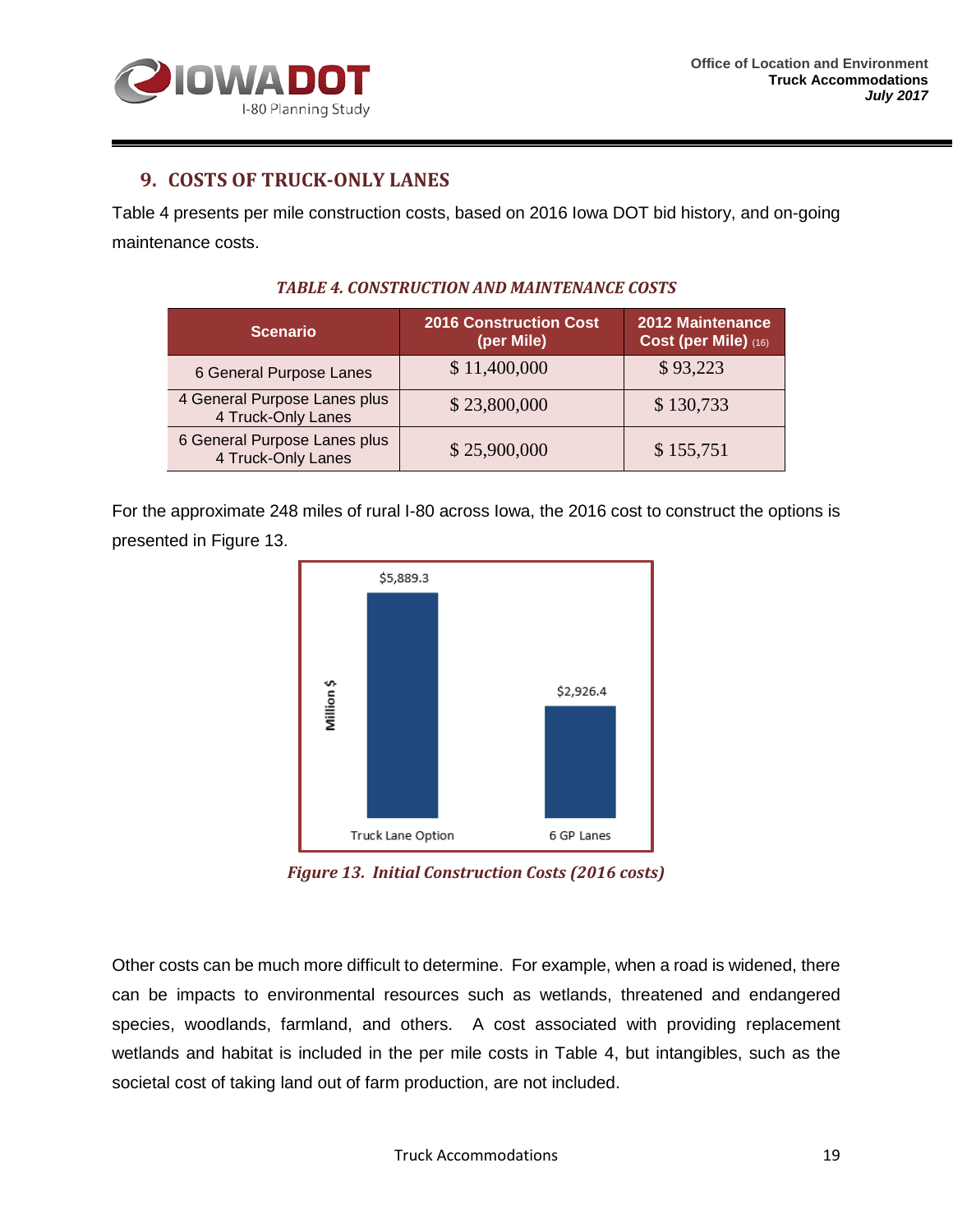

Maintenance costs include items such as painting pavement lines, minor surface repairs, mowing, repairing struck guardrail, snow/ice control, etc. Snow and ice control tends to be one of the largest, if not the largest, annual cost for maintenance. Iowa experiences an average of 16-20 days of snowfall in excess of ¾ of an inch each winter. This is typically the greatest impediment to travel time reliability experienced in this state.  $(17)$  The additional lane miles associated with a dual facility will increase the effort required for clearing this snow, and depending upon resource commitment, may increase the time required to clear the snow, as well. With additional roadway to clear, the net result of weather related delays will either decrease the benefits or increase the costs.

#### <span id="page-22-0"></span>**10. FUNDING AND CONSTRUCTION TIMELINE**

If funding levels were not a consideration, a truck-only lane facility would still require several years to build to realize the full benefits. The State of Iowa uses the "pay-as-you-go" approach for funding the Primary Road System over which the Iowa DOT has jurisdiction. Annual spending on the Primary Road System is limited to the amount in State Road Funds and federal allocations. In recent years, the Iowa DOT has spent around \$340,000,000 per year for interstate capacity and stewardship. Capacity improvements have primarily been projects located within the urban areas of the state. Assuming the funding for capacity and stewardship stays constant, and all of the funding is applied to improving I-80, it would take around 65 years to fund the construction of the truck-only lane facility. The duration needed to construct the truck-only lane facility or a six general purpose lanes facility for various funding levels is shown in Figure 14.

There will continue to be other competing needs on the other remaining interstate routes within the state. It isn't realistic to assume all the of funding available for interstate spending can be dedicated to the rural portions of I-80. An alternative financing approach would be necessary to build this larger facility within a reasonable timeframe. Possible options would be the sale of bonds or private financing. Either of these options would create debt that would need repaid. Servicing this debt with future State Road Funds or Federal Funds would greatly impact the Department's ability to maintain the road system. A system of mileage-based fees or tolls would likely be the method needed for repayment of the funds needed to construct a truck-only lane facility.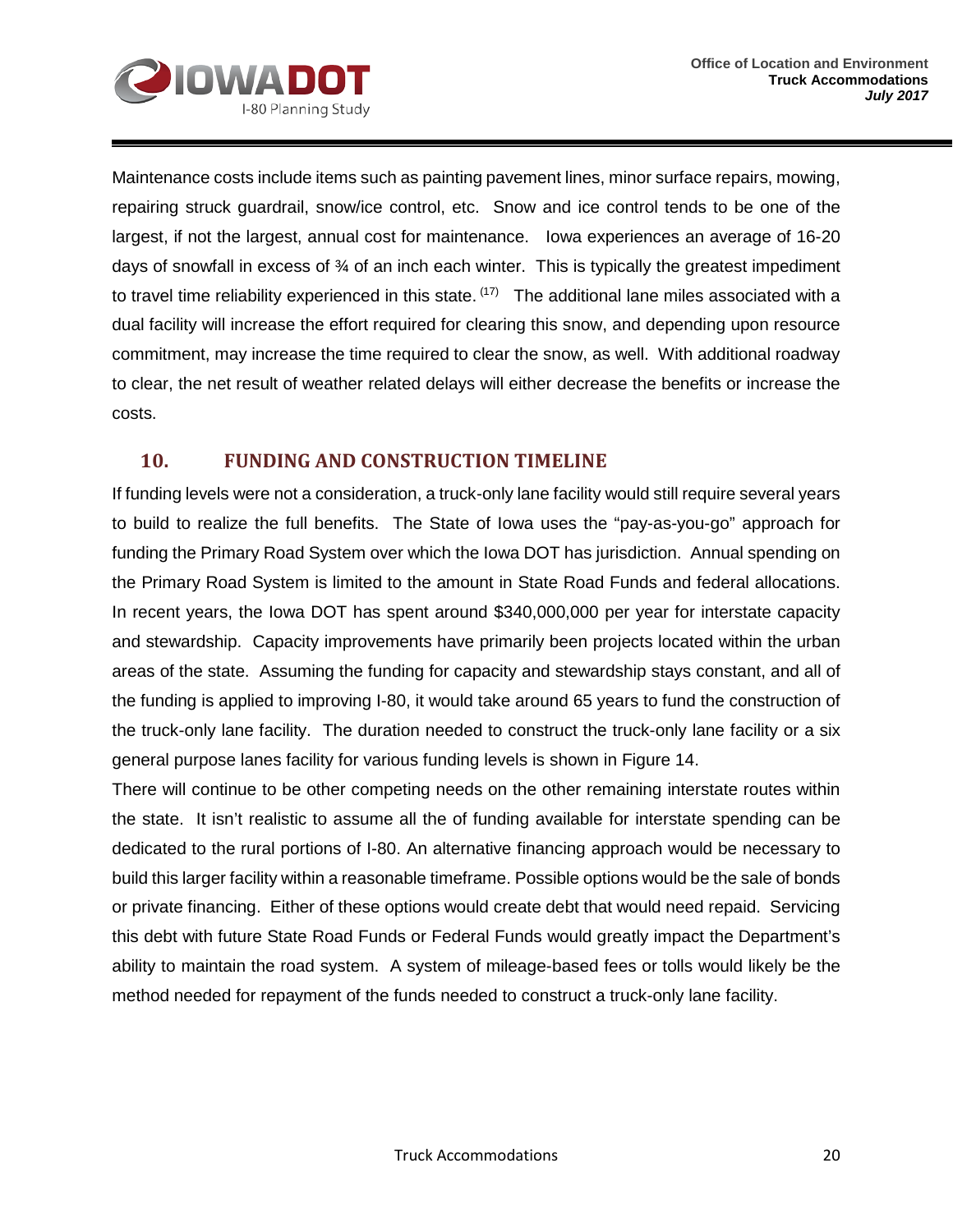

**FUNDING SCENARIOS - TIME TO BUILD** 



#### *Figure 14. Construction Durations for Various Funding Levels*

#### <span id="page-23-0"></span>**11. OTHER CONSIDERATIONS**

Between 1975 and 2014, the general trend for the annual number of fatal crashes involving large trucks has been a slow decrease, while the miles traveled by large trucks has increased significantly. <sup>(18)</sup> Correspondingly, the crash rate per million vehicle miles traveled for large trucks has decreased from in excess of 5 to under 1.5 during this timeframe. The data presented in Figure 15 shows these trends for all roadways within the United States. Research completed by the University of Iowa found 16% of fatalities in Iowa involving large trucks occurred on an Interstate facility, and 22% of those involved median cross over crashes. (19) The median cross over crashes are now substantially being addressed with cable guardrail.

New driver assist technologies, such as automated braking and lane-keeping systems, are becoming standard safety equipment on trucks and will result in fewer potential crashes turning into actual crashes. However, as traffic volumes continue to increase, the opportunity for crashes also increases. Other emerging technologies, such as those that would allow platooning of trucks, will impact both safety and operational efficiency of freight. Information regarding roadway and traffic conditions is increasing being made available in real time by the Department and other vendors, assisting in improving traveling efficiencies.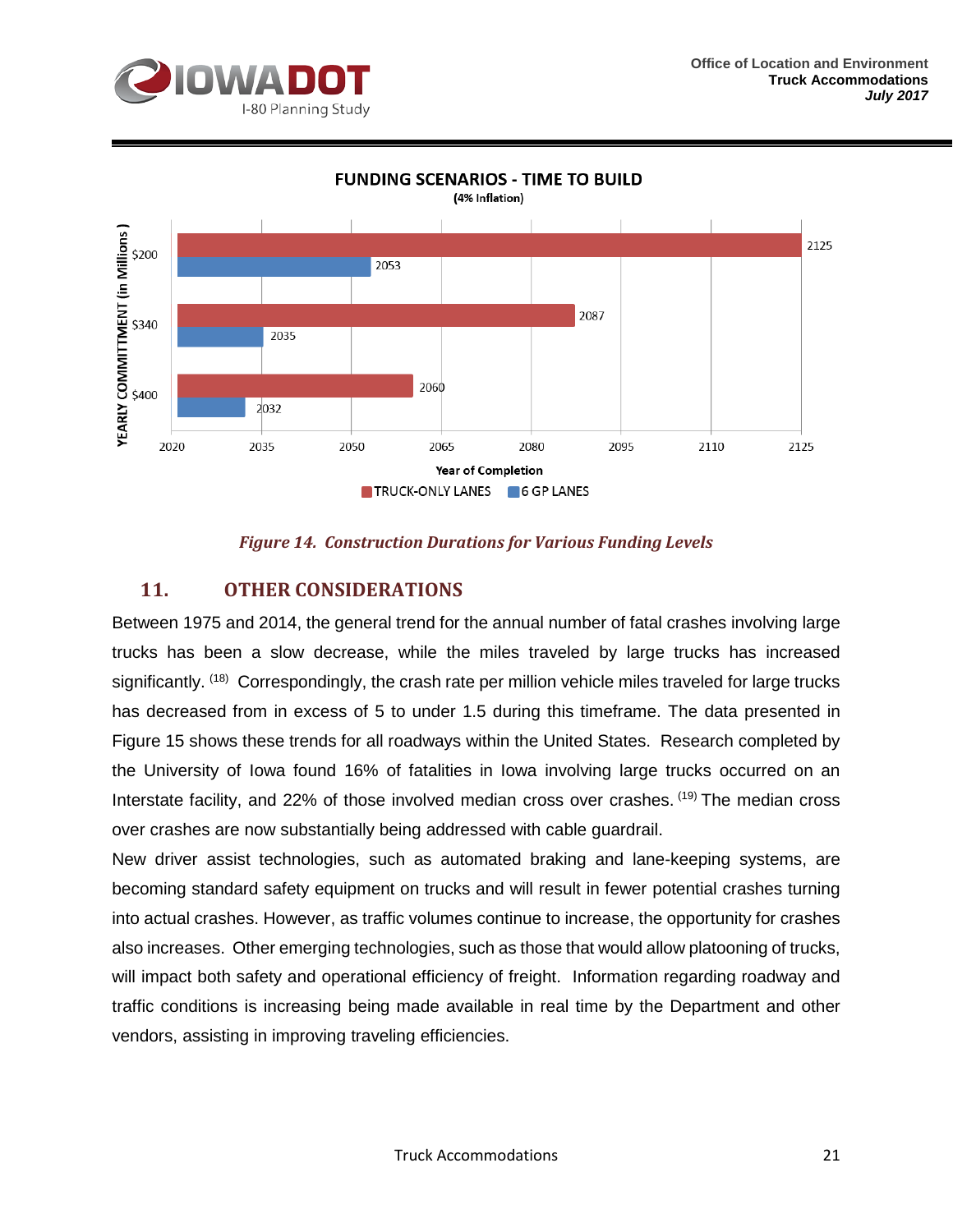



#### MILES TRAVELLED AND FATALITIES FOR LARGE TRUCKS AND BUSES



If truck-only lanes were to be implemented, consideration would need to be given to the urban areas to maintain continuity. These areas present a much different set of conditions than the rural portions. In these areas, volumes throughout the day and especially at peak periods are much higher, interchanges are generally spaced much closer, and most interchanges serve a large number of trucks. ROW costs to construct additional lanes, either truck-only or general-purpose lanes, are much higher than rural areas, often requiring acquisition of buildings with an associated high cost. Restricting the inside lanes from trucks results in a greater percentage of trucks in the outside lane. This can create a barrier effect by interfering with the weaving movements in the outside lanes due to the close spacing of interchanges and the high volumes of entering and exiting vehicles. Providing an exclusive facility can be cost prohibitive with the number of lanes already required to meet general-purpose traffic volume demand in the future.

#### <span id="page-24-0"></span>**12. SUMMARY**

While beneficial to operations and safety, truck-only lanes are cost-prohibitive with the current financial constraints of the Iowa DOT. A General Widening concept of providing a six-lane roadway for I-80 across the rural portions of Iowa will provide many of the same benefits. While neither lane restrictions nor differential speed limits are a recommendation of this memorandum, either remain a viable option that could be pursued in the future with a six-lane roadway.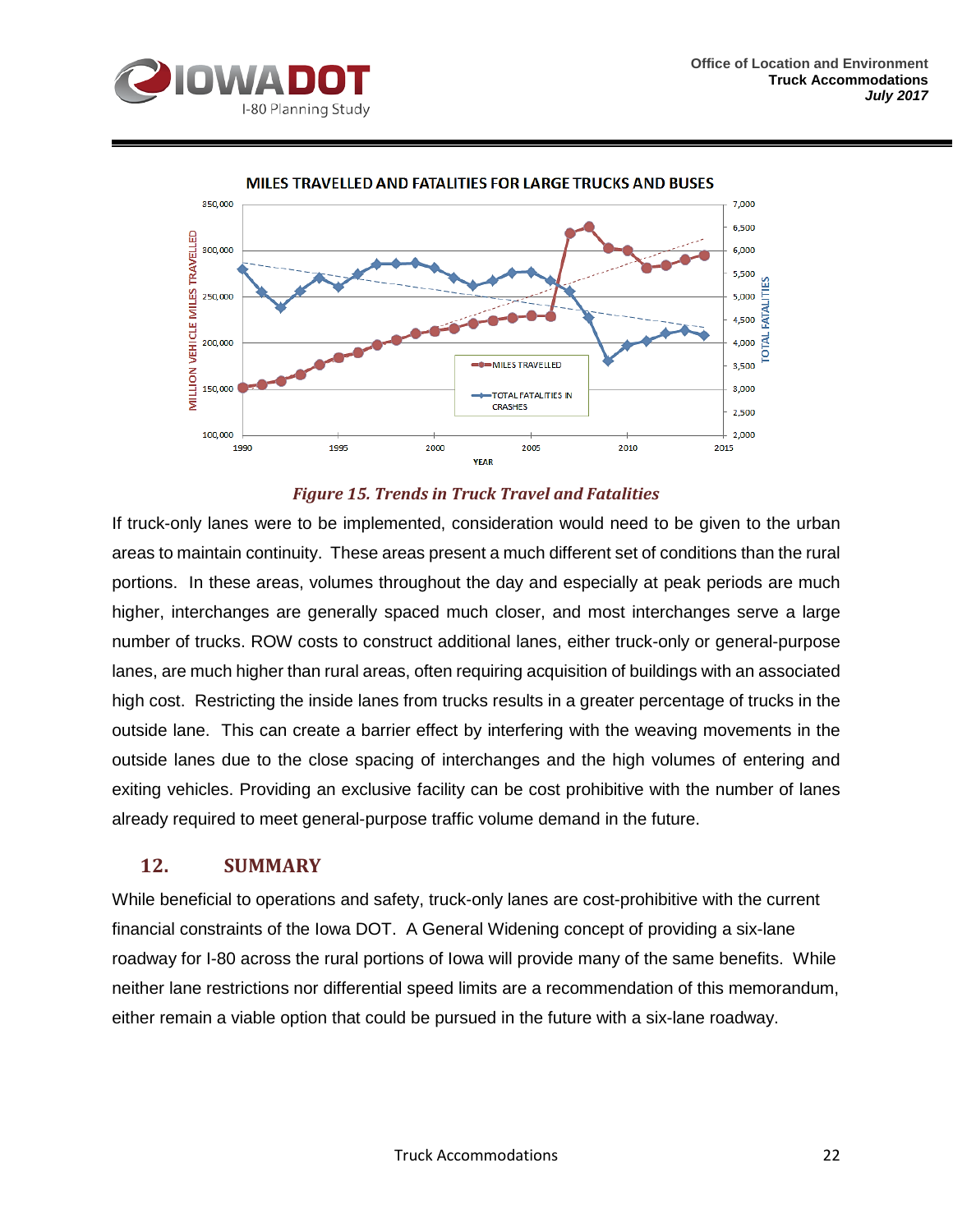

#### **REFERENCES**

- (1) US Bureau of Economic Analysis, GDP and Personal Income, 27 Jan. 2017, Table 1.1.3 Real Gross Domestic Product, Quantity Indexes, [<https://www.bea.gov/iTable/iTable.cfm?ReqID=9&step=1#reqid=9&step=3&isuri=1&904=1990](https://www.bea.gov/iTable/iTable.cfm?ReqID=9&step=1#reqid=9&step=3&isuri=1&904=1990&903=3&906=a&905=2016&910=x&911=0) [&903=3&906=a&905=2016&910=x&911=0>](https://www.bea.gov/iTable/iTable.cfm?ReqID=9&step=1#reqid=9&step=3&isuri=1&904=1990&903=3&906=a&905=2016&910=x&911=0)
- (2) US DOT Bureau of Transportation Statistics, Transportation Statistics Annual Report, 21 Feb. 2017, [<https://www.rita.dot.gov/bts/sites/rita.dot.gov.bts/files/publications/transportation\\_statistics](https://www.rita.dot.gov/bts/sites/rita.dot.gov.bts/files/publications/transportation_statistics_annual_report/index.html) annual report/index.html>
- (3) FHWA, "Freight Analysis Framework Version 4", www.ops.fhwa.dot.gov>freight>freight\_analysis>faf, 26 Apr. 2016, [<http://faf.ornl.gov/faf4/Default.aspx>](http://faf.ornl.gov/faf4/Default.aspx)
- (4) Iowa DOT Office of Systems Planning, Vehicle –miles traveled (VMT)*, VMT by classification,* 27 Apr. 2016, [<http://www.iowadot.gov/maps/msp/vmt/vmt.html>](http://www.iowadot.gov/maps/msp/vmt/vmt.html)
- (5) Edward Offei and Rhonda Young, "Quantifying the Impact of Large Percent Trucks Proportion on Rural Freeways", Feb. 2014, MPC 13-265, Moutain-Plains Consortium,

[<http://www.mountain-plains.org/pubs/pdf/MPC13-265.pdf>](http://www.mountain-plains.org/pubs/pdf/MPC13-265.pdf)

- (6) Robin Lindsey, "Has the Time Come for Truck-Only Toll Lanes?", Mar 16, 2009
- (7) Dan Middleton, Steve Venglar, Cesar Quiroga, Dominique Lord, and Debbie Jack, Sept. 2006,"Strategies for Separating Trucks from Passenger Vehicles: Final Report", Report 0-4663-2, Texas Transportation Institute, [<http://tti.tamu.edu/documents/0-4663-2.pdf>](http://tti.tamu.edu/documents/0-4663-2.pdf)
- (8) Camila Domonoske, "Sound The Alphorns: World's Longest, Deepest Tunnel Is Officially Open",Jun 1, 2016, The two-way, breaking news form NPR, [<http://www.npr.org/sections/thetwo-way/2016/06/01/480255088/sound-the-alphorns](http://www.npr.org/sections/thetwo-way/2016/06/01/480255088/sound-the-alphorns-worlds-longest-deepest-tunnel-is-officially-open)[worlds-longest-deepest-tunnel-is-officially-open>](http://www.npr.org/sections/thetwo-way/2016/06/01/480255088/sound-the-alphorns-worlds-longest-deepest-tunnel-is-officially-open)
- (9) Micheal Dixon, Ahmed Abdel-Rahim, Sherief Elbassuoni, "Evalustion of the Impacts of Differential Speed Limts on the Interstate Highways in Idaho", Oct 2012, Idaho DOT Research Program, < itd.idaho.gov/highways/research/archived/reports/DSL%20Final%20Report%2011- 26-12.pdf
- (10)Nicole Novotny, "Impacts of Differential Speed Limits", Jan 11,2005, Wyoming Legislative Service Office, [<http://legisweb.state.wy.us/PubResearch/2005/05IB002.pdf>](http://legisweb.state.wy.us/PubResearch/2005/05IB002.pdf)
- (11)Michael Fountaine, Lance Dougland, Chiranjivi Bhamidipati, "Evaluation of Truck Lane Restrictions in Virginia: Phase II", Oct 2009, Virginia Transportation Research Council
- (12)Wilber Smith Associates, "Engineering Specification for Construction of Truck Only and Vehicle Only Travelways in Missouri", Sept 2009, Prepared for the Missouri DOT
- (13)Record of Decision FHWA-MO-EIS-09-01-FSEIS Interstate 70 Corridor Kansas City to St. Louis, Missouri Supplemental Environmental Impact Statement, [<http://www.improvei70.org/pdf/FinalI70SEIS.pdf>](http://www.improvei70.org/pdf/FinalI70SEIS.pdf)